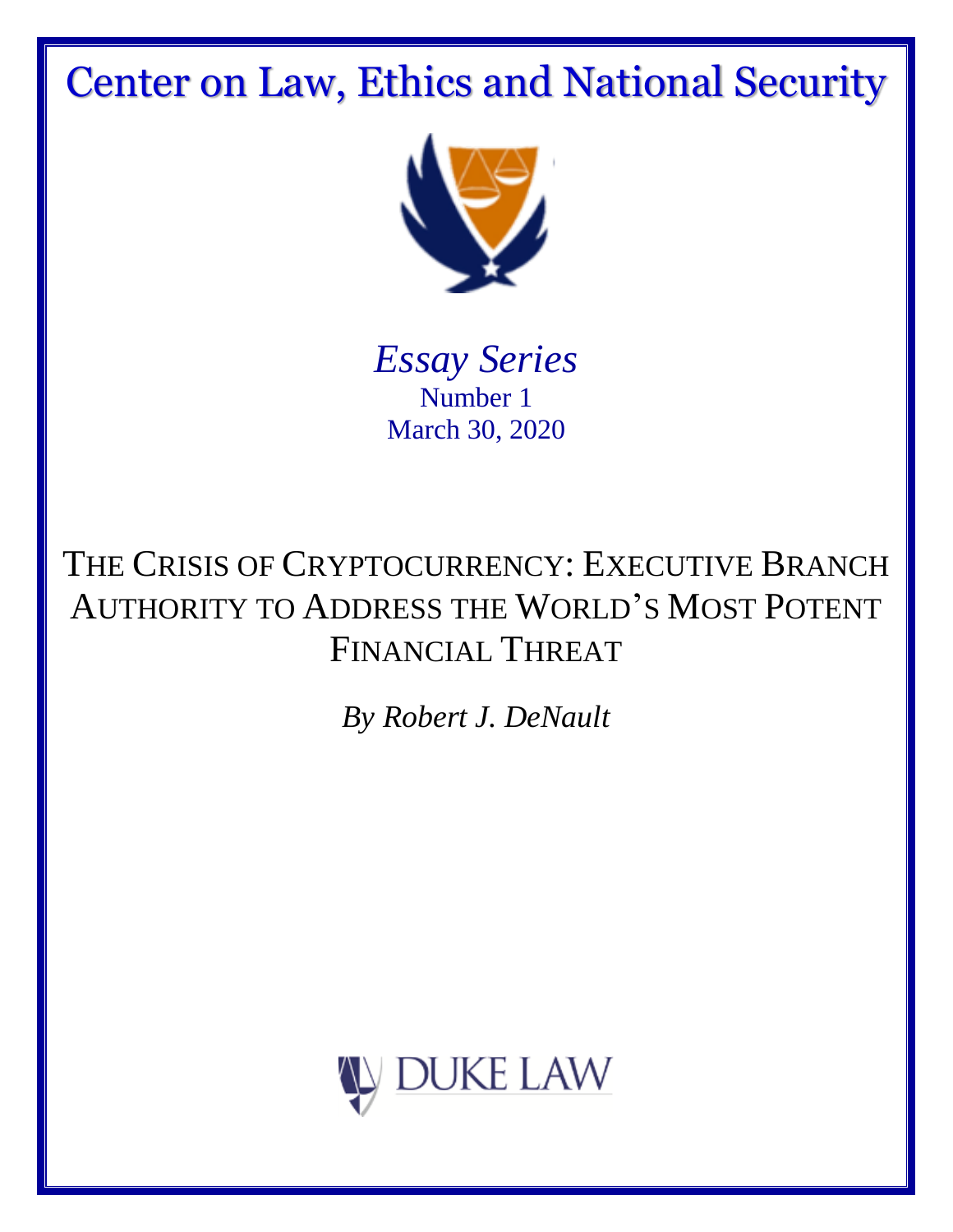# THE CRISIS OF CRYPTOCURRENCY: EXECUTIVE BRANCH AUTHORITY TO ADDRESS THE WORLD'S MOST POTENT FINANCIAL THREAT

# *Robert J. DeNault\**

#### **INTRODUCTION**

The golden age of technology brought novel threats to American national security along with it. Chief among them are non-state actors who pose grave threats to civilians, governments, and civilized society. These non-state actors, sometimes referred to colloquially as terrorists, perpetrate violence on innocent people, force economies into disarray, and apply immeasurable pressure to the norms that serve as cornerstones of global peacekeeping. Since the September  $11<sup>th</sup>$  terrorist attacks in 2001, the Executive Branch of the United States Government has undertaken ground, air, naval and cyber operations to address this new concern. One significant area of interest for the Executive Branch has been regular endeavors to cut off terrorist financing abroad and within the  $U.S.<sup>1</sup>$  But emerging technologies now threaten to subvert those efforts and endanger the national security of the U.S. economy in the process. The Executive faces difficult questions about how to maintain the integrity of the U.S. economic system in light of rampant money laundering and ransomware attacks—hallmarks of terrorists' digital presence—made possible by anonymous cryptocurrency transactions. Bitcoin, the most popular cryptocurrency format in the world, has become a preferred means for terrorists<sup>2</sup> and money launderers to obtain cash quick.

There is no question the Executive Branch must address the national security threat Bitcoin poses. Evaluating which constitutional tools the Executive Branch possesses to counter Bitcoin's role in facilitating terrorist and criminal activity in the U.S. economy invokes legal questions on the limits of Executive Branch authority and constitutional rights of American

 <sup>\*</sup> Robert J. DeNault is a juris doctor candidate and Class of 1986 Scholar enrolled in the Duke University School of Law Class of 2021. A special gratitude is owed to Major General Charles J. Dunlap, Jr. USAF for his help an assembling this paper.

<sup>1</sup> *See e.g.*, Nathan Reiff, *Leaked Photo Suggests NSA Infiltrated Cryptocurrencies*, INVESTOPEDIA (Jun. 25, 2019), https://www.investopedia.com/news/did-nsa-infiltratecryptocurrencies-0/; Juan Zuarte, *Treasury's War: The Unleashing of a New Era of Financial Warfare*, Sept. 10, 2013 (Public Affairs 1st Ed.).

<sup>2</sup> Anthonia Isichei, *FBI Director: Cryptocurrencies Pose Threats to National Security*, BTC MANAGER (Nov. 8, 2019), https://btcmanager.com/fbi-director-cryptocurrenciesnational-security/?q=/fbi-director-cryptocurrencies-national-security/&.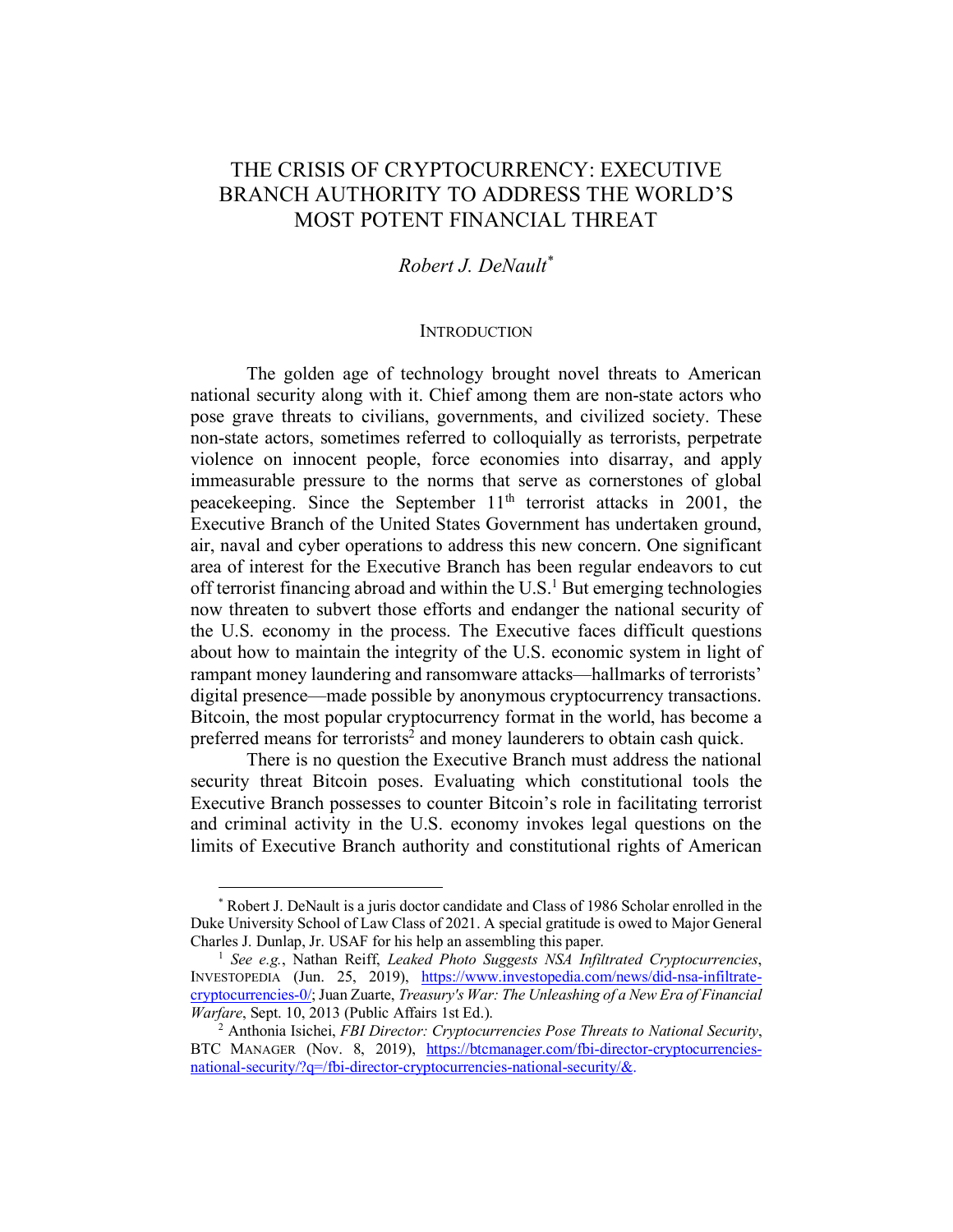citizens. This paper will address the national security concerns Bitcoin presents and offer a viable course of action available to the President to counter its utilization by terrorists and bad actors. It will then analyze legal sources of authority to pursue such actions, and finally evaluate constitutional arguments that may cut against the constitutionality of Executive actions against cryptocurrency.

# I. BACKGROUND: THE CRYPTOCURRENCY THREAT

Common understanding of cryptocurrency is sparse. Most Americans, including lawyers, hear words like "Bitcoin," "blockchain" and "cryptocurrency" and make a variety of incorrect assumptions about their meaning. However, the basics of cryptocurrency are not extraordinarily complex. Bitcoin's fundamental structure itself presents a national security concern. <sup>3</sup> The best explanation of Bitcoin starts with an academic paper which served as the foundation for all cryptocurrency theory.<sup>4</sup> This paper outlines the basic formula all cryptocurrencies now rely upon, and describes Bitcoin as a "purely peer-to-peer version of electronic cash" which allows "electronic payments to be sent directly from one party to another without going through a financial institution."5 Put plainly, Bitcoin allows users to send money to one another but never withdraw funds, write a check, or register an expense on a bank account.

There is no record of money moving between parties except a small series of numbers in a long list, called a blockchain. As Bitcoin transactions happen across the world each day, a network "timestamps transactions by hashing them," creating a lengthy record that "cannot by changed without redoing the proof-of-work"6 that renders review by people like tellers unnecessary. Each hash contains a series of unique numbers, flanked on either side by *another* specific set of numbers representing the Public Key of the sender and the Private Key of the recipient. As signatures pile up, hashes are bundled into a long chain—a blockchain. Bitcoins are made of blockchains, and the value of coins is determined by how frequently users

 <sup>3</sup> Billy Bambrough, *Bitcoin and Crypto Suddenly Branded a 'National Security Issue'*, FORBES (Jul. 16, 2013), https://www.forbes.com/sites/billybambrough/2019/07/16/Bitcoinand-crypto-suddenly-branded-a-national-security-issue/#52920ed21a59.

<sup>4</sup> Satoshi Nakamoto, *Bitcoin: A Peer-to-Peer Electronic Cash System*, 5 *Id.* at 1.

<sup>6</sup> *See id.* (explaining the non-corruptible character of Bitcoin by asserting that a long series of numbers cannot be altered by fraudulent actors without undermining the entire chain, making such fraud impossible) (emphasis added).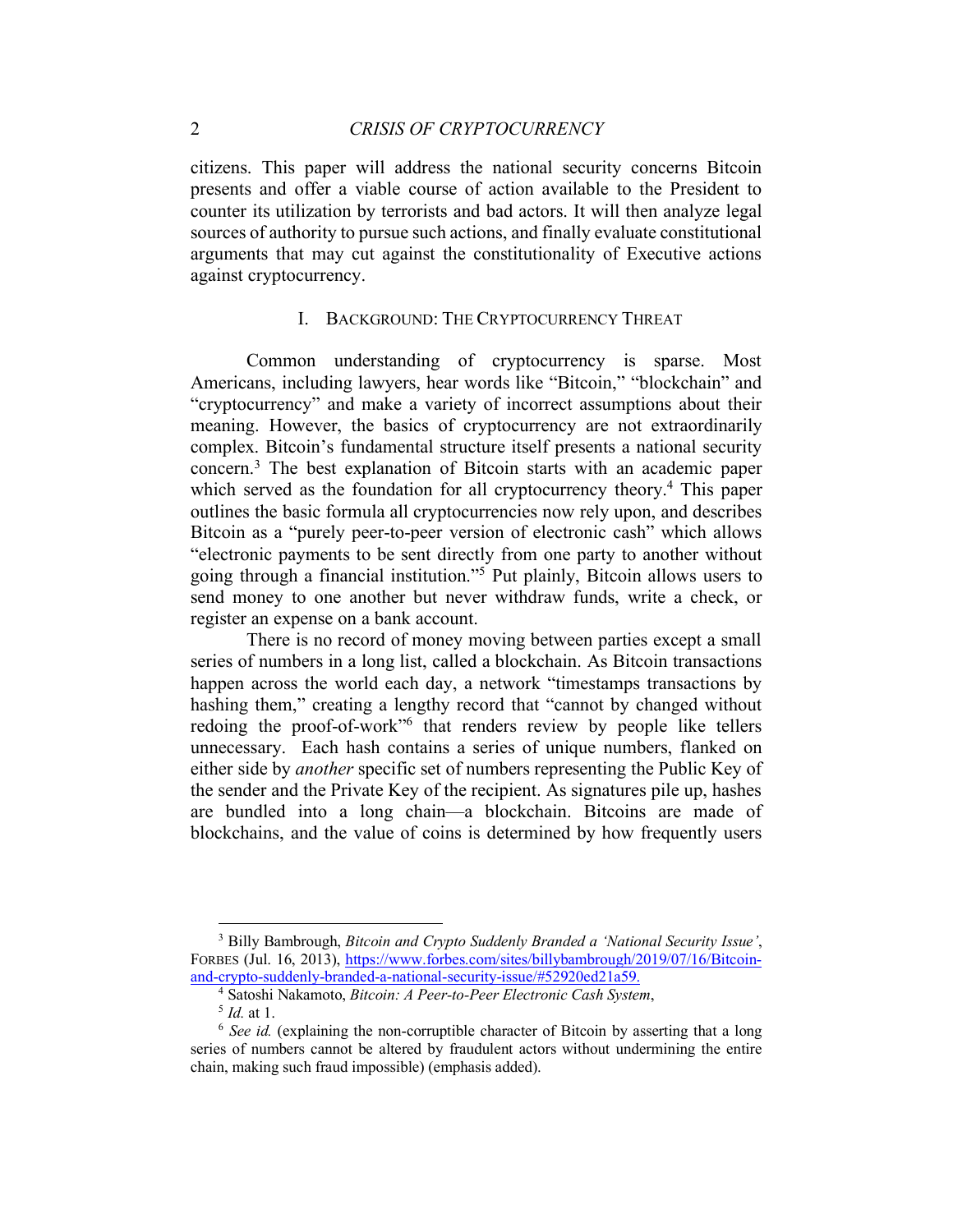cash out their Bitcoins and the size of transactions.7 Alarming estimates indicate these transactions involve at least \$72 billion in criminal activity.8

An anonymous, unregulated banking system poses a litany of national security concerns. Public Key and Private Key signatures might sound like avenues for removing anonymity in Bitcoin transactions, but the signatures are actually specially formulated to keep identities hidden. The academic paper addresses Bitcoin's inability to offer the kind of privacy guaranteed by "traditional banking," due to the necessity to announce transactions publicly in the blockchain system.<sup>9</sup> However, the paper asserts "privacy can still be maintained by breaking the flow of information in another place: *keeping public keys anonymous*."10 The blockchain records a person sending money to someone else, but does not display information about who is involved in the transaction. The paper compares this to "information released by stock exchanges," in that the time and size of transactions are public, but the identities of parties involved remain private.<sup>11</sup> However, the key difference here is that stock transactions are regulated by the Securities and Exchange Commission; there is no similar regulator for cryptocurrency. The academic paper also instructs users on how to keep transactions *more* invisible, recommending new key pairs be used for every transaction to "keep them from being linked to a common owner."12

The Bitcoin system is essentially shadow banking, and as such it is easy to understand how it quickly transformed into a stock trade for criminal activity. Almost all ransomware attacks—which involve government or private sector tech operations being hacked, locked down and made inoperable until ransoms are paid—include Bitcoin as the preferred means of demand payment.<sup>13</sup> Cities like Baltimore, <sup>14</sup> Newark, Atlanta, and San Diego<sup>15</sup> have all been struck by ransomware attacks where hackers shut down government operations and demanded payment in Bitcoin. Ransomware

 <sup>7</sup> *Id.* at 3. (emphasis added).

 $8$  Hillary J. Allen,  $\frac{\text{S}}{\text{S}} = \frac{1}{100}$  = Seuro = BITCOIN?, 76 MD. L. REV. 877, 904 (2017).

<sup>9</sup> Nakamoto supra, n. 4 at 9.

<sup>10</sup> *Id.* (emphasis added).

<sup>11</sup> *Id.*

<sup>12</sup> *Id.*

<sup>13</sup> Coveware Q1 Ransomware Marketplace Report, *Ransom amounts rise 90% in Q1 as Ryuk increases*, COVEWARE, https://www.coveware.com/blog/2019/4/15/ransom-amountsrise-90-in-q1-as-ryuk-ransomware-increases (last visited Oct. 26, 2019).

<sup>14</sup> *See* Ian Duncan, *Baltimore estimates cost of ransomware attack at \$18.2 million as government begins to restore email accounts*, THE BALT. SUN (May 29, 2019) https://www.baltimoresun.com/maryland/baltimore-city/bs-md-ci-ransomware-email-20190529-story.html.

<sup>15</sup> Grand Jury Indictment, *U.S. v. Savandi*, *et al*, Nov. 26, 2018 (D.C. N.J.).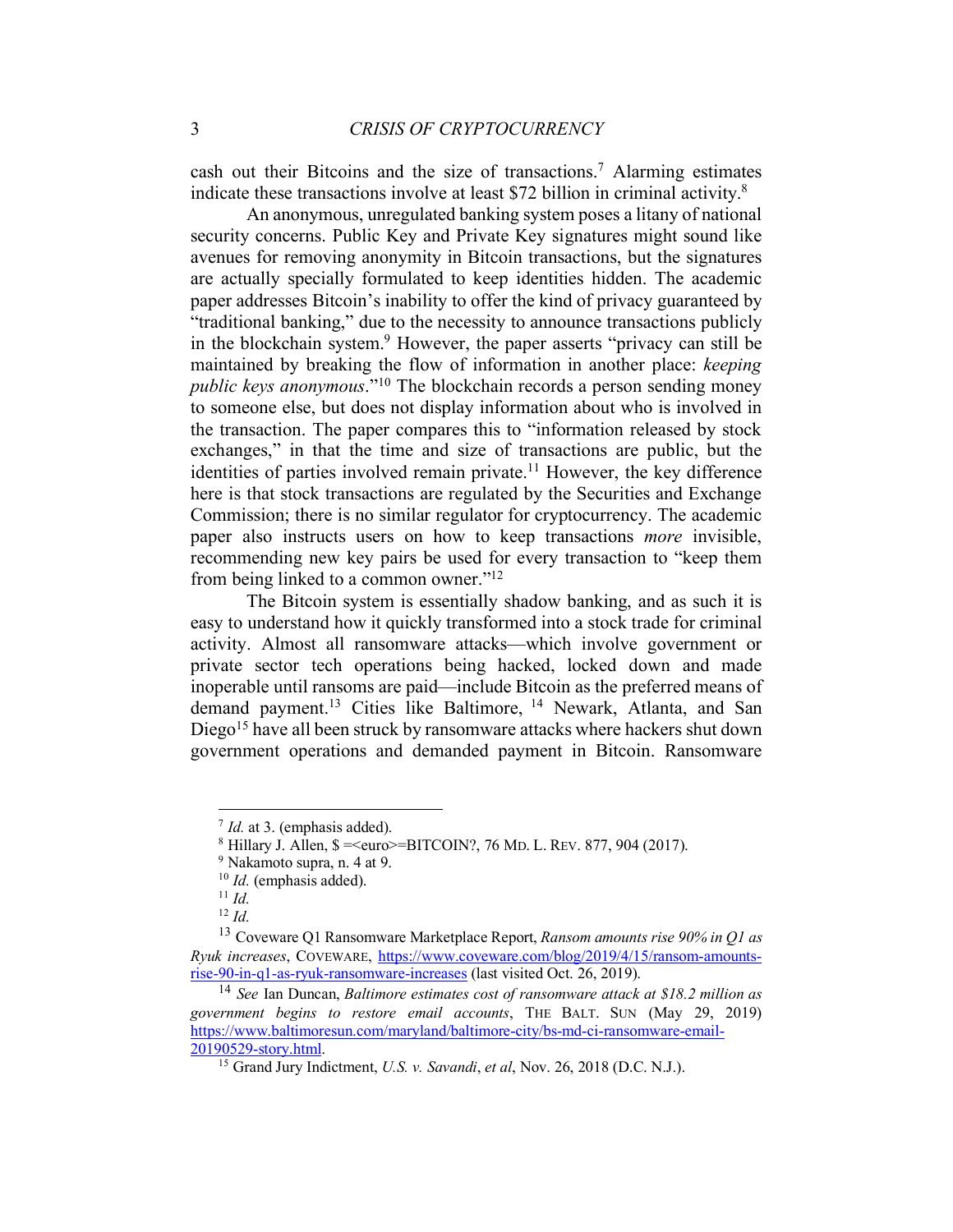attacks are on pace to become a "\$1 billion a year crime,"16 threatening to create an environment where sophisticated organizations must pay hackers in order to keep shareholders happy and customers content. But ransomware attacks are not the only cryptocurrency activity threatening the integrity of the U.S. economy. International money laundering now involves a significant amount of Bitcoin. In 2018, a private firm estimated \$2.5 billion of criminal money was laundered using Bitcoin payments.<sup>17</sup> That same private firm indicated that, should anti-money laundering regulations be enacted with cryptocurrency in mind, "opportunities to launder cryptocurrencies [would] be greatly reduced."<sup>18</sup> It is not a viable option for the U.S. to do nothing about these threats, a reality Treasury Secretary Steven Mnuchin recognized this year.19

It did not take long for terrorists and global criminals to see Bitcoin's potential. Silk Road, an internet marketplace for drugs and weapons which was taken down in 2013, conducted all financial transactions through Bitcoin. <sup>20</sup> Peripheral actors deepened these problems by developing methods to make Bitcoin transactions *more* obscured. In 2014, a group of coders calling themselves 'unSystem' released an application called 'Dark Wallet.' 21 The program thwarted "impending Bitcoin regulations that seek to tie . . . identities to Bitcoin ownership."22 Framing the program as one designed to avoid pesky transparency requirements, one of the creators described the app's genuine purpose during a debate in New York City: "[I]t's just money laundering software."23 The program mixes two transactions, one innocuous and one unlawful, to create confusion.<sup>24</sup>

 <sup>16</sup> Survey Report, "Understanding the Depth of the Global Ransomware Problem," MALWAREBYTES, https://go.malwarebytes.com/OstermanRansomwareSurvey.html (last visited Oct. 26, 2019).

<sup>17</sup> CipherTrace, *Cryptocurrency Anti-Money Laundering Report*, CipherTrace Cryptocurrency Intelligence, (2018).

<sup>18</sup> *Id.*

<sup>&</sup>lt;sup>19</sup> See White House Press Briefing by Treasury Secretary Steven Mnuchin on Regulatory Issues Associated with Cryptocurrency, July 15, 2019, *available at* home.treasury.gove/news/press-releases/sm731 (emphasizing U.S. national security concerns with Bitcoin as based upon the preserving the "integrity" of the economy).

<sup>&</sup>lt;sup>20</sup> Aaron Brantly, *Financing Terrorism Bit by Bit*, COMBATING TERRORISM CTR. AT WEST POINT, Vol. 7 No. 10 (Oct. 2014).

<sup>21</sup> Andy Greenberg, *'Dark Wallet' is About to Make Bitcoin Money Laundering Easier than Ever*, WIRED (Apr. 29, 2014), https://www.wired.com/2014/04/dark-wallet/. <sup>22</sup> *Id.*

<sup>&</sup>lt;sup>23</sup> Debate with Cody Wilson on Design and Violence I: Open Source, Museum of Modern Art (Mar. 27, 2014).

<sup>24</sup> *See* Greenberg *supra*, n. 21 (explaining how Dark Wallet obfuscates user identities by pairing transactions so suspicious ones cannot be isolated).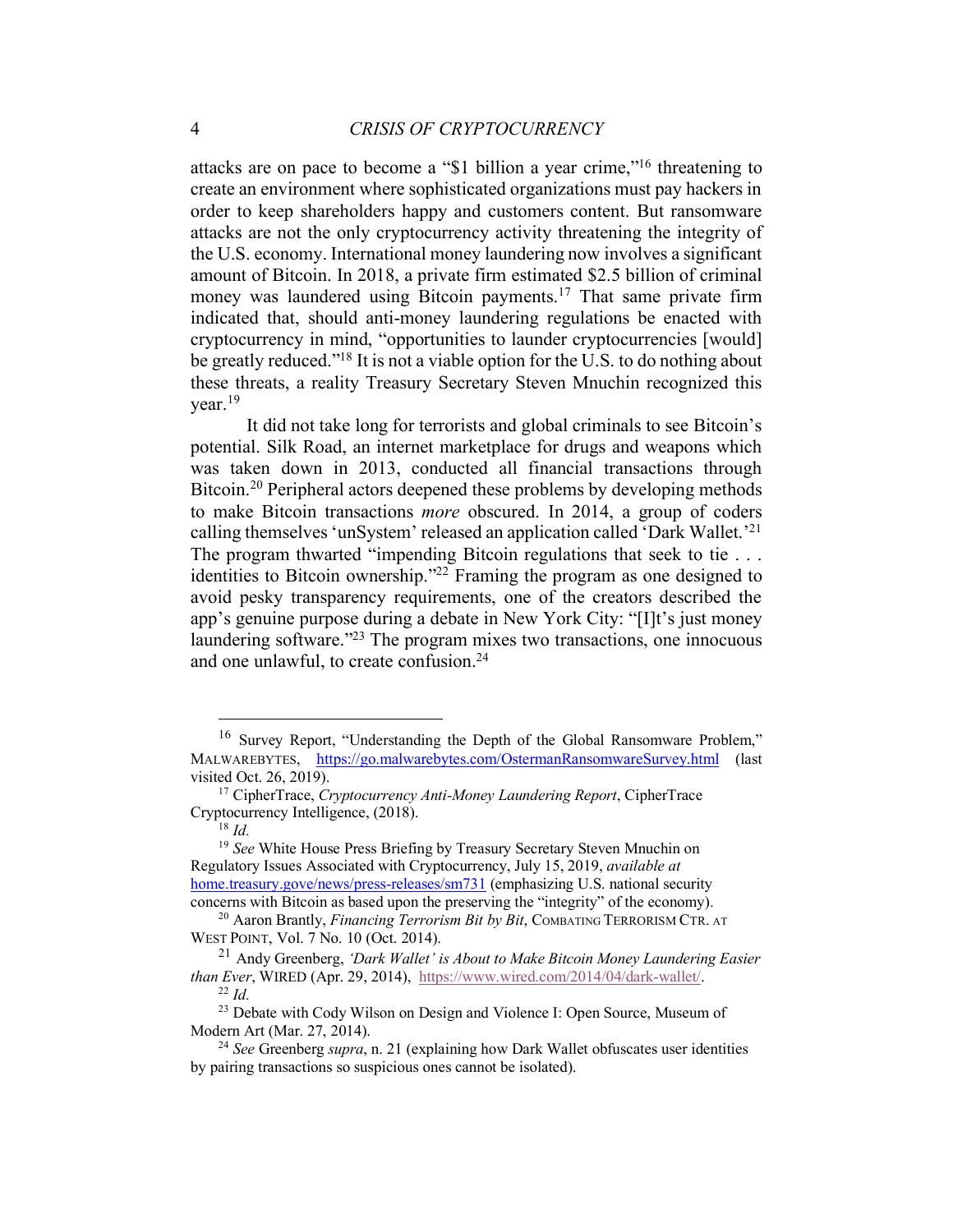Similarly, Hamas, the militant Palestinian group designated a terrorist organization by the U.S., recently developed a website for the express purpose of receiving donations via Bitcoin. <sup>25</sup> The website contains an explicit instruction video which explains how to acquire and send Bitcoin without tipping off authorities.26 Months earlier, British journalist Richard Hall reported other jihadi groups connected to al-Qaeda in Syria were also promoting Bitcoin in order to raise funds.27 These were not the first instances of terrorist reliance on Bitcoin. "As early as 2014," Hall writes, "ISIS supporters had posted tutorials online about how to make Bitcoin donations to the group."28 Terrorist use of Bitcoin funds do not yet account for a majority of Bitcoin transactions or even a majority of criminal activity associated with Bitcoin.29 However, authorities stress an increase in the sophistication of terrorist reliance on Bitcoin in recent months.<sup>30</sup> By summer 2019, U.S. government agencies acknowledged Bitcoin was being utilized by terrorist groups and hostile nation states<sup>31</sup> around the world. Treasury Secretary Steve Mnuchin noted in a White House press briefing that cryptocurrencies "have been exploited to support billions of dollars in illicit activity like cybercrime, tax evasion, extortion, ransomware, illicit drugs, human trafficking" in addition to serving as a funding source for terrorist groups.32 Characterizing Bitcoin in a new way, Secretary Mnuchin answered a critical question: "This is indeed a national security issue."33

While Mnuchin acknowledged technological innovation is important, he noted the "overriding goal" of the U.S. is to maintain the integrity of the

 <sup>25</sup> Nathaniel Popper, *Terrorists Turn to Bitcoin for Funding, and They're Learning Fast*, N.Y. TIMES, Aug. 19, 2019 at B1, *available at*

http://www.nytimes.com/2019/08/18/technology/terrorists-Bitcoin.html. 26 *Id.*

<sup>27</sup> Richard Hall, *Jihadists in Syria Turn to Bitcoin for Needed Funds*, THE INDEPENDENT (Apr. 17, 2019) https://www.independent.co.uk/news/world/middle-east/Bitcoin-syriaterror-funding-al-qaeda-hayat-tahrir-al-sham-a8873996.html.

<sup>28</sup> *Id.*

<sup>29</sup> *See* Popper *supra*, n. 25 (characterizing the amount of Bitcoin traced to terrorists as being in the "tens of thousands").

<sup>30</sup> *Id.*

<sup>31</sup> See, e.g., Jason Brett, U*.S. Authorities Arrest Virgil Griffith for Teaching Cryptocurrency and Blockchain in North Korea*, FORBES (Nov. 29, 2019), https://www.forbes.com/sites/jasonbrett/2019/11/29/us-authorities-arrest-virgil-griffith-forteaching-cryptocurrency-and-blockchain/#7dd8ad3142cb; Daniel Palmer, *North Korea Plans Bitcoin-Like Cryptocurrency to Sidestep Sanctions*, COINDESK (Sept. 19, 2019), https://www.coindesk.com/north-korea-plans-Bitcoin-like-cryptocurrency-to-sidestep-

sanctions. 32 White House Press Briefing *supra* n. 19.

<sup>33</sup> *Id.*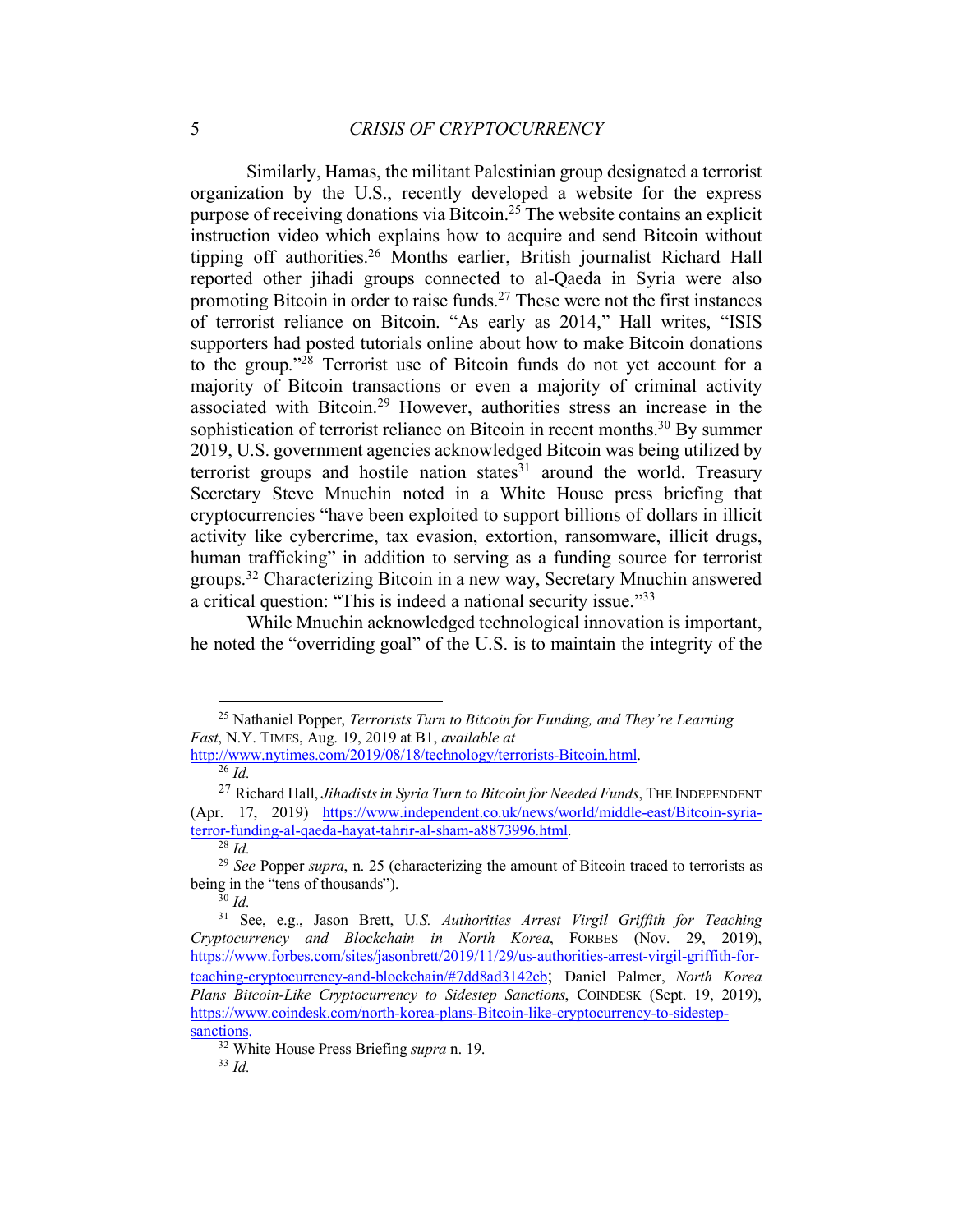# 6 *CRISIS OF CRYPTOCURRENCY*

American financial system and protect it from abuse.<sup>34</sup> Widespread criminality is now associated with Bitcoin—so much so that the SEC, CFTC, FinCEN recently issued a joint statement reminding financial operators that transactions involving cryptocurrencies like Bitcoin are subject to antimoney laundering laws and obligations.<sup>35</sup> In the face of a rapidly growing national security threat to the U.S. economy, the Executive Branch is faced with a complicated, dangerous and impersonal adversary.

#### II. A PROPOSED EXECUTIVE ACTION

The President could dismantle Bitcoin by issuing two separate Executive Orders. The first would authorize the use of force by the U.S. military in the form of cyberattacks against Bitcoin platform operators, Bitcoin ATM's which provide cash for Bitcoin, and blockchain technology. The second would authorize the U.S. Department of Treasury to ban Bitcoin websites and financial services from U.S. access. Each order would be designed to neutralizing Bitcoin's operations domestically and abroad. This paper will analyze sources of power the Executive Branch might rely on to issue such orders, as well as Constitutional arguments against them.

#### III. LEGAL ANALYSIS OF EXECUTIVE ACTION

Executive Branch powers<sup>36</sup> in the field of national security have been interpreted differently by different presidents.37 Some presidents interpret their national security authority as inherent to the job, virtually unbounded except by Constitutional prohibitions; others take the position that Executive authority can only be derived from specific language in the Constitution or a statute passed by Congress.<sup>38</sup> In evaluating the former proposition, the President's inherent authority here centers on two assertions. First, the President's unique foreign relations powers give him the latitude to protect

 <sup>34</sup> *Id.*

<sup>&</sup>lt;sup>35</sup> Leaders of CFTC, FinCEN, and SEC Issue Joint Statement on Activities Involving Digital Assets, Oct. 11, 2019, *available at*, https://www.sec.gov/news/public-statement/cftcfincen-secjointstatementdigitalassets. 36 John Reed Stark, *Roadmap for President Trump's Crypto-Crackdown*, John Reed

Stark Consulting (Aug. 6, 2019), https://corpgov.law.harvard.edu/2019/08/06/a-roadmapfor-president-trumps-crypto-crackdown/.

<sup>37</sup> *Compare* William H. Taft, *Our Chief Magistrate and His Powers*, 139–140 (1925) ("the President can exercise no power which cannot be fairly and reasonably traced to some specific grant of power") *with* Theodore Roosevelt, *Autobiography*, 372 (1914) ("[It is] not only [the President's] right but his duty to do anything that the needs of the Nation demand, unless such action [is] forbidden by the Constitution or by law").  $\frac{38 \text{ } \text{Id}}{1}$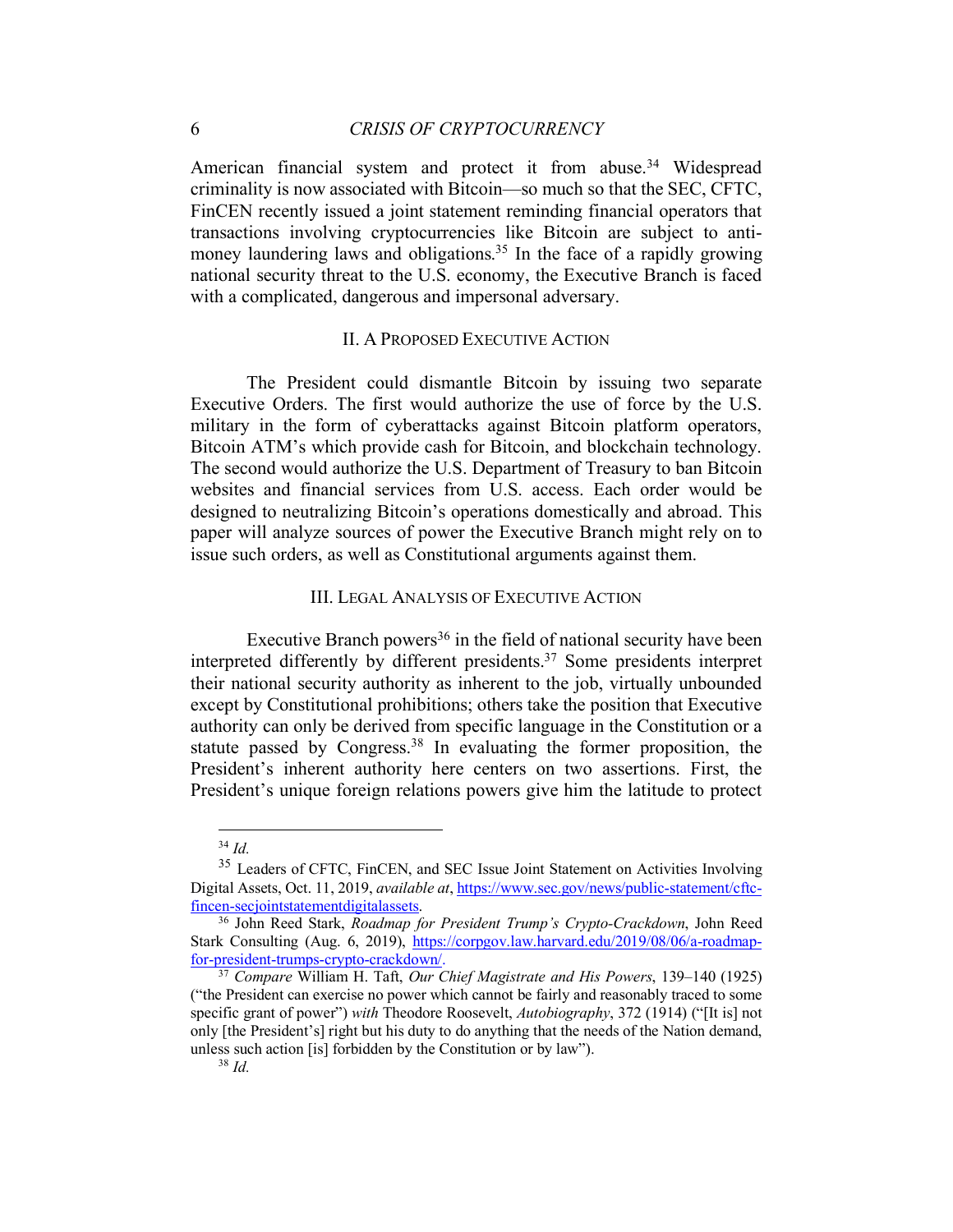American financial interests that intersect with global affairs. Second, the President's Commander-in-Chief authority enables him to protect the U.S. from terrorist attacks. Both justify elimination of Bitcoin as a legitimate threat to national security.

Most presidents instead interpret their authority in the latter, more limited fashion and prefer to justify their actions with specific statutory delegations from Congress. Fortunately for the President, Congress has lavished the Executive Branch with an assortment of tools to fight terrorism, keep American markets free from fraud and criminality, and prevent foreign powers from exploiting vulnerabilities in the American economy. Most relevant for our purposes are the Patriot Act,<sup>39</sup> the Authorized Use of Military Force (AUMF),<sup>40</sup> and the International Economic Emergency Powers Act (IEEPA). <sup>41</sup> Given the extensive body of evidence that Bitcoin facilitates terrorist activity and rampant criminal behavior, the Executive Branch could use these statutes collectively to justify targeting Bitcoin.

The following sections will explore each of these arguments in turn, beginning with the inherent power considerations, followed by potential sources of statutory authority. Ultimately, the conclusion will aggregate all these powers to determine that the Executive Branch likely has authority to eliminate Bitcoin for national security purposes.

# *A. The President's Inherent Powers*

1. The Foreign Relations Power

Alexander Hamilton, in the early days of the U.S., extrapolated on the rationale for the powers granted to the Executive Branch:

"Energy in the executive is a *leading character of good government*. It is essential to the *protection of the community against foreign attacks*: It is not less essential to the steady administration of the laws, to the *protection of property against those irregular and high handed combinations* which sometimes interrupt the ordinary course of justice, to the security of liberty against the enterprises of ambition, of faction and of anarchy."42

 <sup>39</sup> *Uniting and Strengthening America by Providing Appropriate Tools Required to Intercept and Obstruct Terrorism (PATRIOT Act) Act of 2001*, 107 P.L. 56, 115 Stat. 272 §§ 311–330 (2001).

<sup>&</sup>lt;sup>40</sup> Authorized Use of Military Force, 50 U.S.C.  $\frac{1541-49(2019)}{2019}$ .

<sup>41</sup> International Emergency Economic Powers Act, 50 U.S.C. §§ 1701–1708 (2019).

<sup>&</sup>lt;sup>42</sup> THE FEDERALIST NO. 70 (Alexander Hamilton) (emphasis added).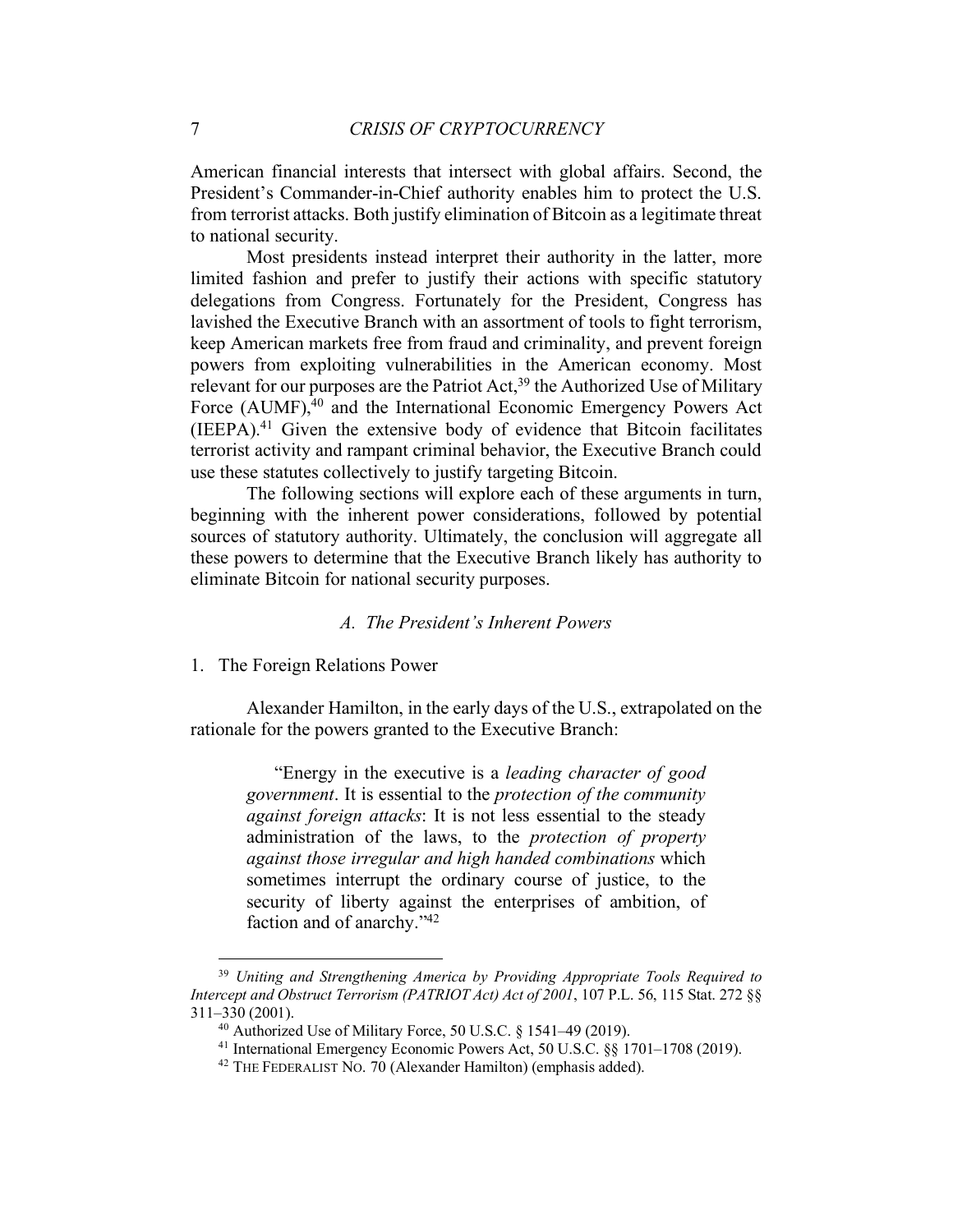Hamilton's early focus on protecting American communities and property from foreign "high handed combinations" suggests a wide capacity for the Executive Branch to act in instances where those concerns are implicated.43 The contours of this authority must be understood in light of the "marked difference between foreign affairs and domestic affairs," the former of which grants the President a wider latitude to act in the nation's best interests.44

One president quietly stretched the bounds of Executive national security authority in foreign relations and economics. In 1971, President Richard Nixon signed a series of executive orders which transformed the American economic system. They included wage and price freezes, surcharges on imports, and, most importantly, the unilateral cancellation of international convertibility of the U.S. dollar to gold.<sup>45</sup> Nixon's Treasury Secretary justified the implementation of the Executive Orders as an effort to disrupt the "[well-manicured] playing fields of international finance, <sup>46</sup> espousing a rationale which invoked the President's foreign relations powers implicating national security concerns.<sup>47</sup> Nixon's orders were intended to close the window for "foreign governments [to] exchange their dollars for gold."48 Nixon's rationale bears resemblance to Hamilton's notion of an Executive responsibility to protect against high-handed combinations such as a flood of dollar-gold conversions meant to crash U.S. markets.<sup>49</sup>

Bitcoin in many respects resembles a high-tech attempt to return to the days of the gold standard.<sup>50</sup> Bitcoin proponents are wary of central bank management and intervention in the valuation of money, similar to advocates of a return to gold-backed currency.51 Creators of Bitcoin have also limited

 <sup>43</sup> *Id.*

<sup>44</sup> United States v. Curtiss-Wright Export Corp., 299 U.S. 304 (1936).

<sup>45</sup> Paul Lewis, *Nixon's Economic Policies Return to Haunt the G.O.P.*, N. Y. TIMES, Aug. 15, 1976 at 93, *available at*, https://www.nytimes.com/1976/08/15/archives/nixonseconomic-policies-return-to-haunt-the-gop-nixons-economic.html. <sup>46</sup> *Id.*

<sup>47</sup> Stephen Dycus, Arthur Berney, William Banks, Peter Raven-Hansen, & Stephen Vladeck, *National Security Law*, p. 54, Aspen Casebook Series (2016) (connecting the President's national security powers to foreign relations).

<sup>48</sup> Sandra Kollen Ghizoni, *Nixon Ends Convertibility of US Dollars to Gold and Announces Wage/Price Controls, Federal Reserve History*, FEDERAL RESERVE HISTORY, https://www.federalreservehistory.org/essays/gold\_convertibility\_ends (last visited Dec. 5, 2019).

<sup>&</sup>lt;sup>49</sup> THE FEDERALIST NO. 70 (Alexander Hamilton).

<sup>50</sup> *See* Allen *supra*, n. 8 at 904. 51 *Id.* at 904–5. The number of Bitcoins that may be released is capped at 21,000,000, which ensures that it is "not susceptible to the type of monetary policy intervention central banks deploy to maintain price stability." *Id.*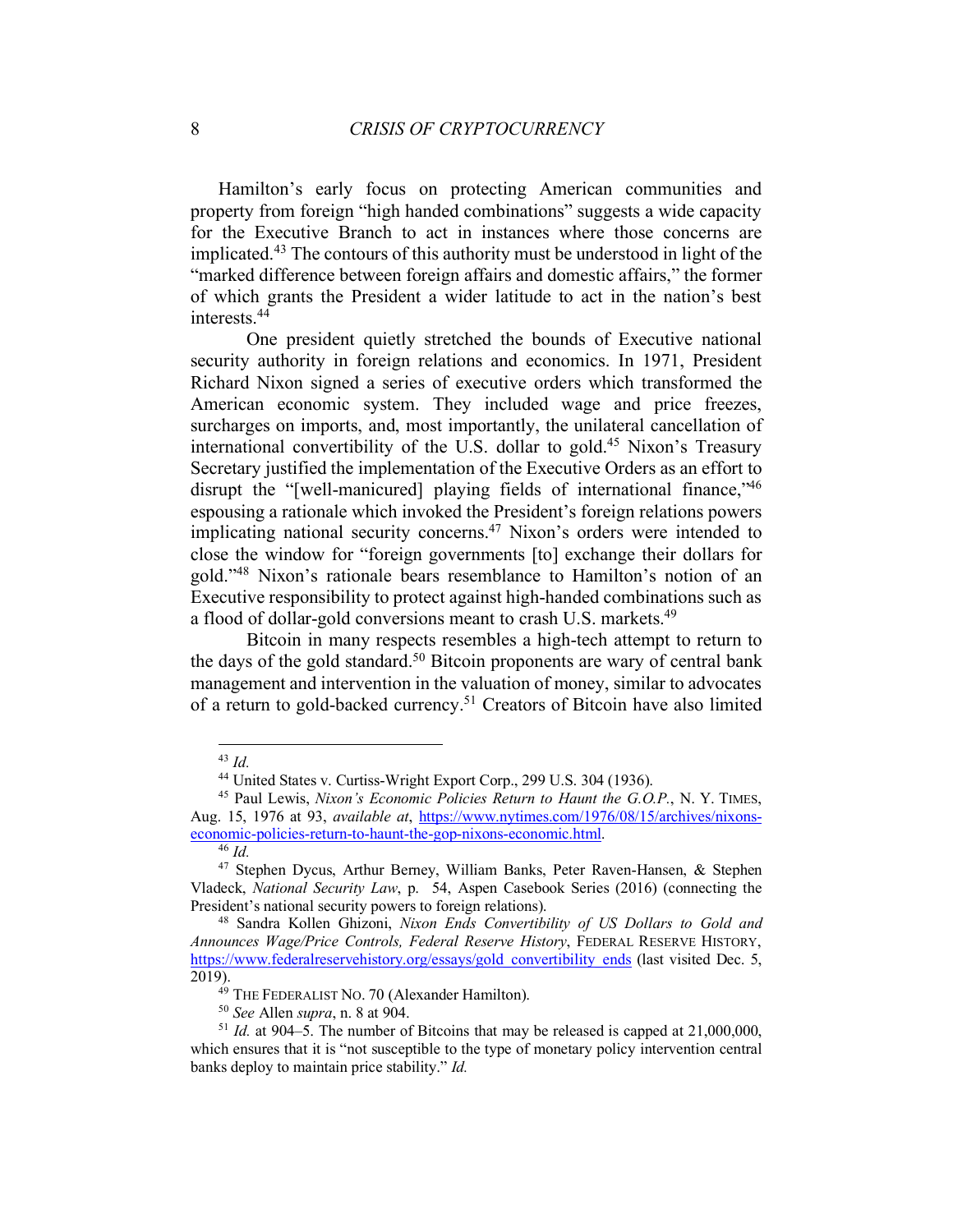the supply of available Bitcoins without regard to increases or decreases in demand for other goods and services, a quintessential defect of gold that was a key rationale for abandoning it.<sup>52</sup> Whether or not these kinds of defects are properly characterized as within the ambit of Presidential national security authority depends in large part upon Bitcoin's vulnerability to hostile foreign interference. For example, if the growth of cryptocurrency in the American economy was exacerbated by powers like China and Russia,53 the President could make a compelling argument that such growth presented a direct threat to the U.S. national security in that it exposed the U.S. markets to interference by those countries.<sup>54</sup> The President could make a secondary argument that Bitcoin subverts Nixon's departure from the Bretton Woods system and reentangles American economics with foreign activity which threatens U.S. national security and encroaches upon the President's foreign relations authority.55

Unregulated cryptocurrencies usurp the role of payment systems traditionally provided by banks, warranting fear that they represent international shadow banking<sup>56</sup> or property exchanges built on criminal activity.57 As noted above, studies estimate between 2013–2016 there was a five-fold increase in large-scale illegal operations on the Bitcoin blockchain.58 Bitcoin remains almost entirely unregulated despite its rapid

 <sup>52</sup> *Id.* at 905.

<sup>53</sup> Anna Baydakova, *Millions in Crypto is Crossing the Russia-China Border Daily. There, Tether is King*, COINDESK (Jul. 30, 2019), https://www.coindesk.com/tether-usdtrussia-china-importers.

<sup>54</sup> *See* Lewis *supra*, n. 45 at 93 (writing that Treasury Secretary John Connally acknowledged part of the rationale behind Nixon's Executive Orders was to disrupt international actors' abilities to affect the American market).

<sup>55</sup> *See generally* U.S. v. Curtiss-Wright Export Corp., 299 U.S. 304 (1936). In *Curtiss-Wright*, Justice Sutherland quoted Chief Justice John Marshall speaking to the House of Representatives in 1800: "the President is the sole organ of the nation its external relations, and its sole representative with foreign nations." *Curtiss-Wright* is oft-cited for the proposition that the "President . . . manages [American] concerns with foreign nations." While the extent of what Presidential activity is covered by *Curtiss-Wright* is subject to debate, President Nixon's Executive Orders withdrawing the U.S. from the Bretton Woods system have never been subject to a constitutional challenge.

<sup>56</sup> *Id.* at 911.

<sup>57</sup> Sean Foley, Jonathan R. Karlsen, Talis J. Putnin, *Sex, Drugs, and Bitcoin: How Much Illegal Activity is Financed Through Cryptocurrency?*, REVIEW OF FINANCIAL STUDIES, (Dec. 14, 2018). The authors conclude up to \$76 billion of illegal activity per year involves Bitcoin and comprises 46% of Bitcoin transactions. 58 Rachel Wolfson, *Tracing Illegal Activity Through the Bitcoin Blockchain to Combat* 

*Cryptocurrency-Related Crimes*, FORBES (Nov. 26, 2018), https://www.forbes.com/sites/rachelwolfson/2018/11/26/tracing-illegal-activity-throughthe-Bitcoin-blockchain-to-combat-cryptocurrency-related-crimes/#51fe90a833a9.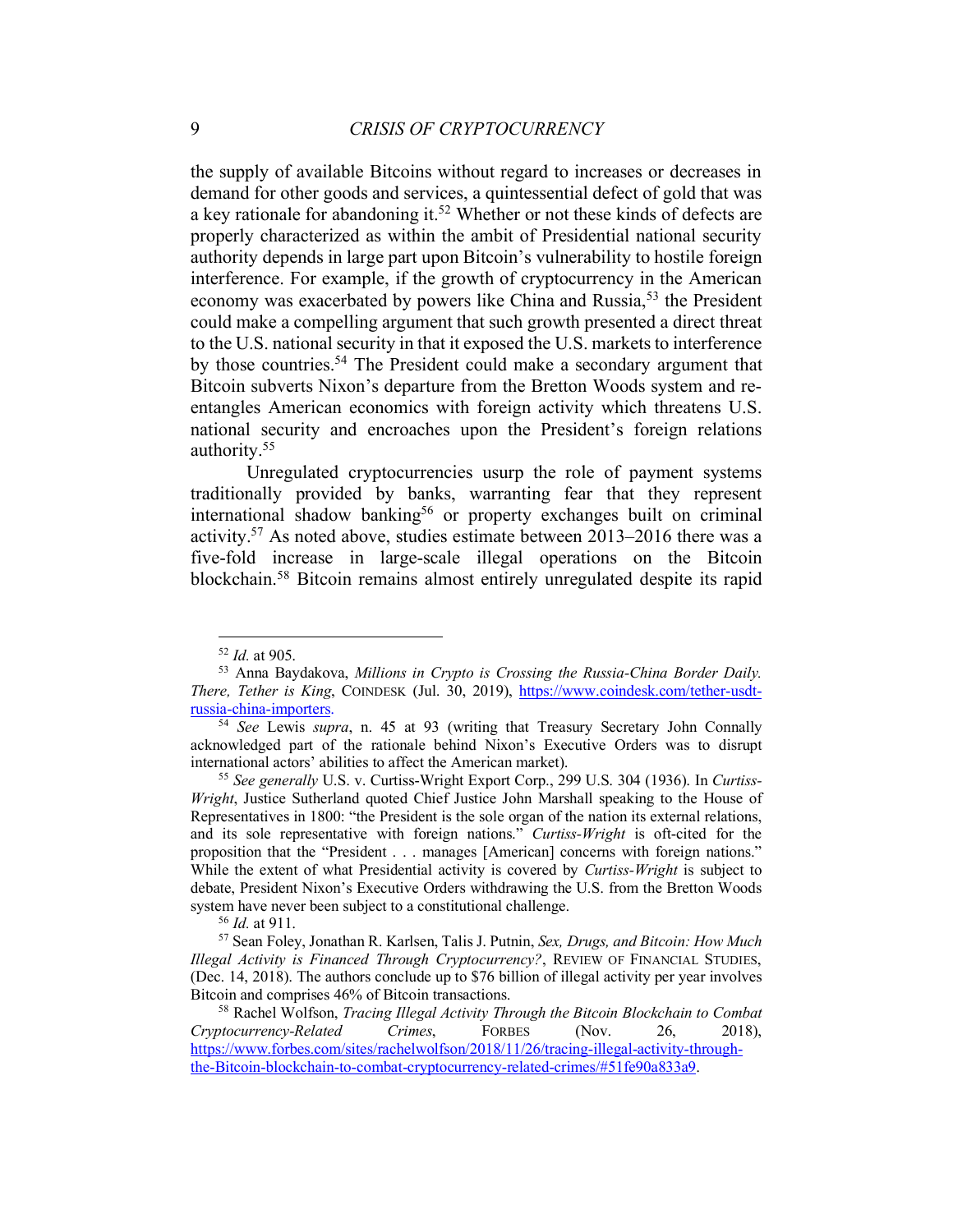growth in popularity in the wake of the 2008 economic crisis.<sup>59</sup> The more cryptocurrency seizes upon the traditional role played by banks, the greater the domestic harm is posed by cryptocurrency's increasing dependency on criminal and terrorist activity.60 As Hamilton noted, amongst the President's core duties is the obligation to protect the people from the assault of anarchy.61 It is difficult to imagine something more anarchical than a currency whose value is based in large part on the crimes it facilitates.

Yet valid arguments could be made that Congress specifically left cryptocurrency unaddressed as it reauthorized the Patriot Act in  $2019^{62}$ meaning they did not want to delegate authority to the President to address it. This argument is likely to fail in light of recent Supreme Court decisions affirming the Executive Branch enjoys some inherent, exclusive powers in the sphere of foreign relations, and can even contradict Congress in some instances. <sup>63</sup> If the President enjoys unilateral authority to contradict Congress on some foreign relations matters, it is likely he maintains authority to protect the American economy where Congress is *silent* on a particular matter.<sup>64</sup> Furthermore, Nixon's unilateral abandonment of the gold standard was never challenged by Congress, indicating Congress historically accepted its validity.65 The U.S. national security interest in keeping its economy free from dependence on foreign criminal activity goes in many respects to the root of Presidential authority.<sup>66</sup> It is the President's duty to avail himself of every appropriate means not forbidden by law to ensure federal laws are faithfully executed.<sup>67</sup> The complex system of American financial law empowers the federal government to collect taxes, prevent money laundering, discourage fraud, and weaken criminal markets, all in order to diminish illicit financial behavior. These objectives are subverted by cryptocurrencies which

 <sup>59</sup> *See* Allen *supra*, n. 8 at 911.

<sup>60</sup> *Id.*

<sup>61</sup> THE FEDERALIST NO. 70 (Alexander Hamilton).

<sup>62</sup> *Uniting and Strengthening America by Providing Appropriate Tools Required to Intercept and Obstruct Terrorism (PATRIOT Act) Act of 2001*, 107 P.L. 56, 115 Stat. 272 §§ 311–330 (2001).

<sup>63</sup> *See* Zivotofsky ex rel. Zivotofsky v. Kerry, 135 S. Ct. 2076 (2015) (holding that the President alone effects the formal act of recognition).

<sup>64</sup> The Steel Seizure Case, (Jackson, J. concurring) ("Congressional inertia, indifference or quiescence may sometimes, at least as a practical matter, enable, if not invite, measures on independent presidential responsibility.")

<sup>&</sup>lt;sup>65</sup> *Id.* (Frankfurter, J. concurring) (acknowledging that consistent practices known to Congress and left unaddressed are likely valid exercises of Executive authority).

<sup>66</sup> CONST., Art. II. sec. 3. The phrase "[the President] shall take Care that the Laws be faithfully executed" has been construed by the Supreme Court to require the President to "avail himself of every appropriate means not forbidden by law" in fulfilling his duties. *U.S. v. Tingey*, 30 U.S. 115, 117 (1831).

 $67$  Tingey, 30 U.S. 115, 117.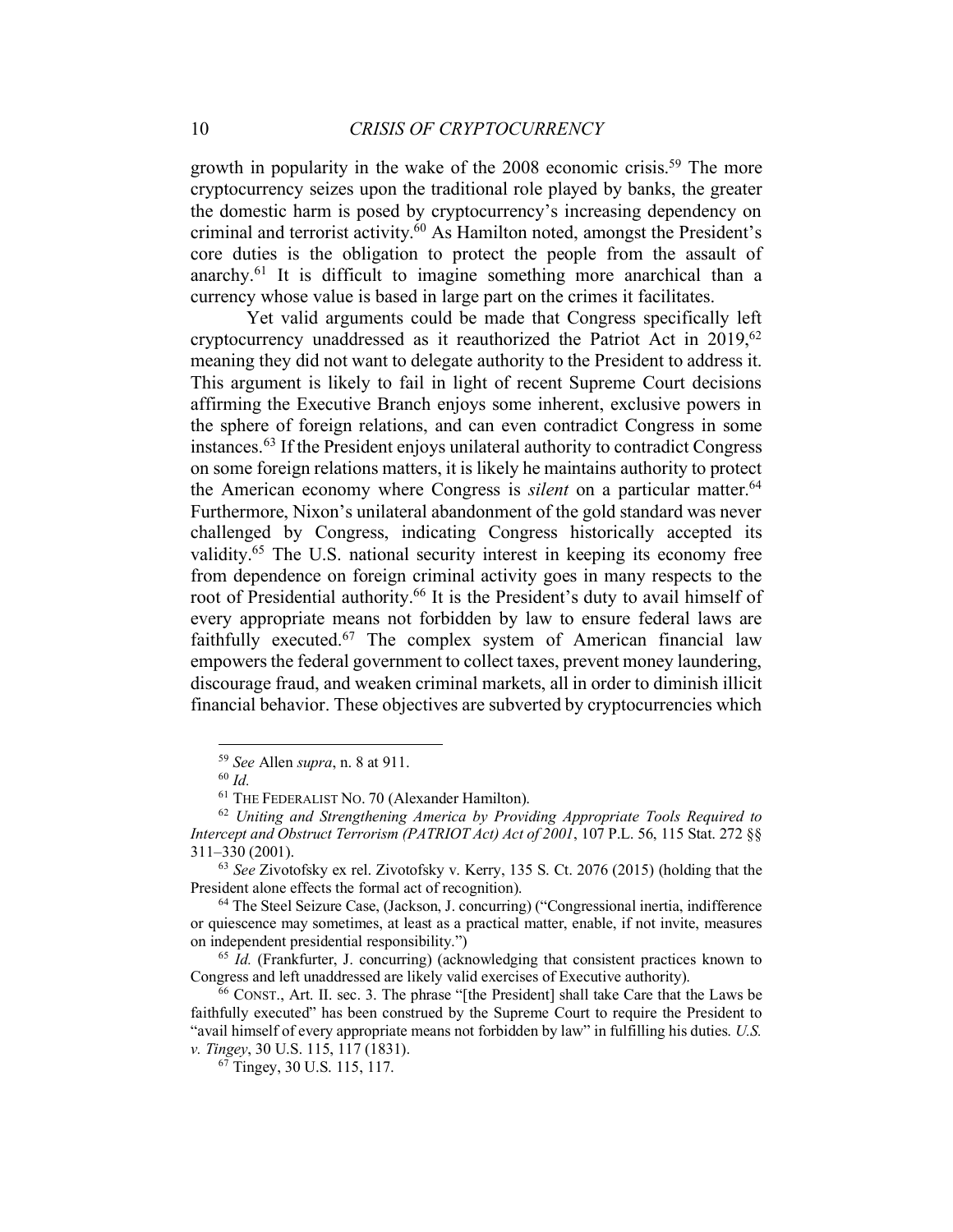facilitate \$72 billion in criminal activity.68 The President's responsibility to protect the economy under his foreign relations power serves as a compelling source of legal authority for the Executive Branch to eliminate Bitcoin.<sup>69</sup>

# 2. Commander-in-Chief Power

The President's Commander-in-Chief powers are never spelled out in the Constitution. Instead, they exist under the rubric of the Commander-in-Chief clause and the gloss history U.S. national security history painted upon it.70 Presidents are bound by the Constitution to respond to attacks or invasions from foreign parties without waiting for special legislative authority, $71$  suggesting the Executive Branch plays a critical role in repelling potential threats to the country. *The Prize Cases* present a salient example of Presidential authority to disrupt international economic activities where those activities finance a war effort of an enemy of the U.S..72 President Lincoln, in an attempt to stymie nascent fortification of Confederate armies, ordered a blockade of Southern ports. The system worked like this: U.S. naval vessels intercepted ships traveling to and from ports, warning them not to do so again.<sup>73</sup> If they returned, naval vessels captured them and sold them for prize money.<sup>74</sup> The Court held this exercise of power was legitimate where evidence indicates a state of war exists between the U.S. and another entity.75

Declared enemy terrorist groups in Syria, Iraq and elsewhere promote the use of Bitcoin to followers in order to fund terrorist attacks.76 The President, in his role as Commander-in-Chief,<sup>77</sup> can explore the elimination

 <sup>68</sup> Allen *supra* n. 8 at 911.

<sup>69</sup> Michael del Castillo, *Trump Executive Order Banning a Cryptocurrency Could Mutate into Far-Reaching Law*, FORBES (Sept. 14, 2019), https://www.forbes.com/sites/michaeldelcastillo/2019/09/14/trump-executive-orderbanning-a-cryptocurrency-could-mutate-into-far-reaching-law/#169155ee55d2.

<sup>70</sup> Stephen Dycus, Arthur Berney, William Banks, Peter Raven-Hansen, & Stephen Vladeck, *National Security Law*, p. 81, Aspen Casebook Series (2016).

<sup>71</sup> The Prize Cases, 67 U.S. 635, 668. (1863). While *The Prize Cases* dealt with the Civil War and not a foreign invasion, the Court took particular care to state that "whether the hostile party be a foreign invader, or States organized in rebellion, it is none the less a war." *Id.*

<sup>72</sup> *See id.* (holding that the President "had a right, *jure belli*, to institute a blockade of ports in possession of the States in rebellion.")

<sup>73</sup> Dycus, et al *supra*, n. 47 at 82.

<sup>74</sup> *Id.*

<sup>75</sup> *See* The Prize Cases, 67 U.S. 635, 671 ("The proclamation of the blockade is itself official and conclusive evidence to the Court that a state of war existence which demanded and authorized a recourse to such a measure, under the circumstances peculiar to the case.") 76 *See* discussion *supra*, Sec. II. (highlighting the proliferation of Bitcoin as terrorist

financing in recent years).

<sup>77</sup> *Report on the Legal and Policy Frameworks Guiding U.S.' Use of Military Force and*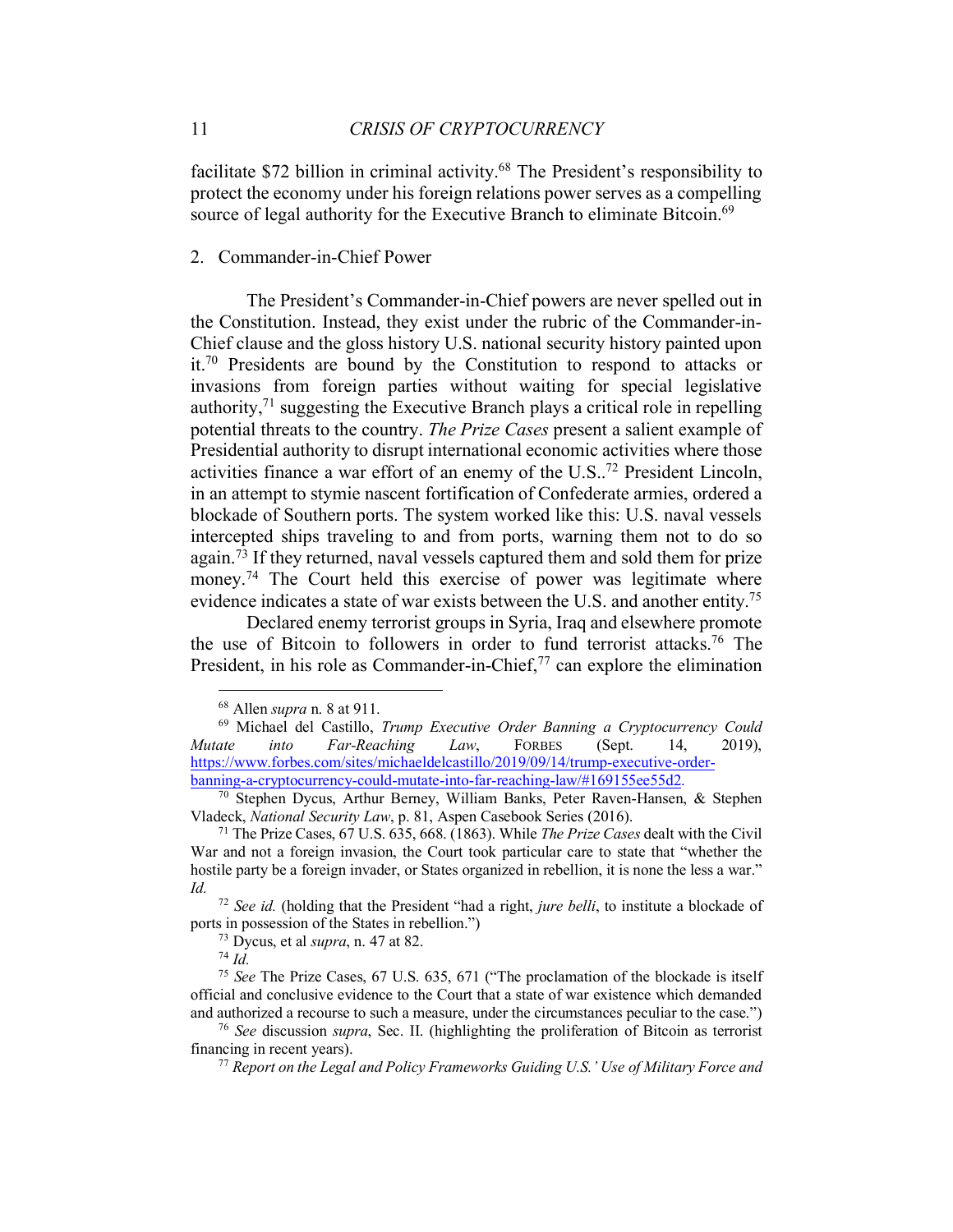of Bitcoin operators as a means of destroying a financial resource for terrorists. Bitcoin's similarities to the seized trading vessels in *The Prize Cases* is notable. As Americans intentionally or inadvertently send Bitcoin payments to terrorists in places like Syria<sup>78</sup> and Palestine,<sup>79</sup> the President must consider whether a digital blockade is a legitimate military objective. The fact Bitcoin operators are not themselves terrorist organizations is not of particular significance; the merchants on trade vessels in *The Prize Cases* were not Confederate rebels, either.<sup>80</sup> Consistent with the prerogatives cited by President Lincoln, an executive order to eliminate Bitcoin could be justified on the grounds that it targets a funding source for an enemy against whom we are in a state of war. However, it is important to note that, in this gray area of international law, President Barack Obama acknowledged that "great care is taken to adhere to the principle of proportionality [the legal principle requiring force be proportional to the threat it targets] in both planning and execution to ensure that collateral damage is kept to a  $minimum$ <sup>281</sup>

The President's capacity to launch cyberattacks, especially against non-military targets, is not boundless. The President's discretion is limited by Department of Defense rules of engagement regarding cyber operations.<sup>82</sup> Cyberattacks are not permitted to destroy computer systems ostensibly part of "civilian infrastructure;" however, such systems can lawfully become targets if they can be categorized as a legitimate "military objective."83 Any cyber operation that would "seize or destroy enemy property" would have to be "imperatively demanded" by necessities of war.<sup>84</sup> Bitcoin cyberattacks fall into these categories, so it is unlikely the President enjoys unilateral authority to launch them based solely on Commander-in Chief authority.

Under *The Prize Cases* framework, a President enjoys authority to order the military to disrupt economic activity benefiting an enemy of the U.S. with whom the U.S. is in armed conflict.<sup>85</sup> Department of Defense guidelines allow the President explore cyberattacks against cryptocurrency operators as a non-violent means of cutting off terrorist funding, but also limit the extent he may target civilian infrastructure. While inherent authority to

 $\overline{a}$ 

*Related National Security Operations*, p. 7, White House (Dec. 2016) (hereinafter "White House Report").

<sup>78</sup> Hall *supra*, n. 27.

<sup>79</sup> Popper supra, n. 25.

<sup>80</sup> The Prize Cases, 67 U.S. 635, 669.

<sup>81</sup> *See* White House Report *supra*, n. 77 at 21.

<sup>82</sup> Dep. Of Defense, Law of War Manual, § 16.5.1: Cyber Operations and *Jus in Bello* (June, 2015).

<sup>83</sup> *Id.*

<sup>84</sup> *Id.*

<sup>&</sup>lt;sup>85</sup> The Prize Cases, 67 U.S. at 669.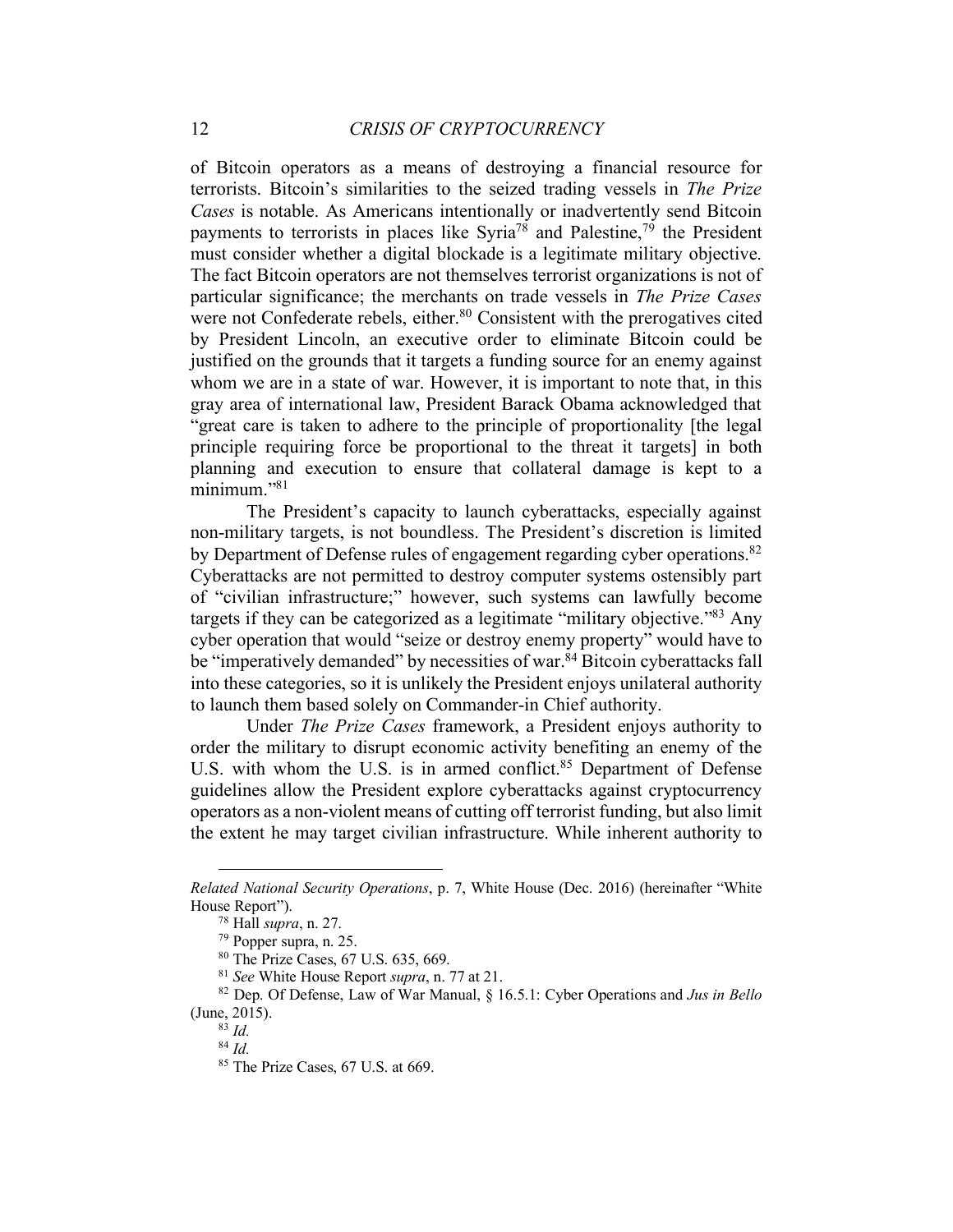protect the U.S. economy and cut off terrorist funding are based on national security concerns, it is unlikely those authorities alone justify targeting *all* Bitcoin operations.

### *B. The President's Statutory Powers*

The President's inherent powers are supplemented by a series of statutory delegations to the Executive Branch. The most relevant statutes are the Patriot Act, the AUMF, and the IEEPA.

#### 1. The Patriot Act

The Patriot Act, a wide-ranging piece of legislation enacted in the wake of September  $11<sup>th</sup>$ , is oft-referred to with derision and scorn by Americans. This is in large part due to intelligence gathering powers it grants to Executive Branch agencies, viewed by many U.S. citizens with suspicion. However, intelligence gathering was not the only focus of the legislation. The Patriot Act generated a sea change in the area of money laundering law. It implemented requirements for banking institutions to flag transactions for money laundering, making it harder to mask the identities of individuals or groups conducting transactions or opening accounts in the U.S. and prohibiting U.S. institutions from doing business with foreign shell banks.<sup>86</sup> The legislation increased criminal penalties for financial crimes, specifically with an eye toward combatting corruption,<sup>87</sup> directly associating these concerns with the broader U.S. national security interest of maintaining the integrity of the American economy.

The legislation had practical elements, too. Financial institutions were given legal immunity from liability for disclosure of suspicious transactions or activity to authorities,<sup>88</sup> incentivizing cooperation between banks and the government in the fight against terrorism and global organized crime. Importantly for the purposes of this paper, one section was devoted entirely to "MSB's"—money services businesses.<sup>89</sup> These include "any person who engages as a business in an informal money transfer system or any network of people who engage in the business in facilitating the transfer of money domestically or internationally outside of the conventional financial

 <sup>86</sup> *Uniting and Strengthening America by Providing Appropriate Tools Required to Intercept and Obstruct Terrorism (PATRIOT Act) Act of 2001*, 107 P.L. 56, 115 Stat. 272 §§ 311–330 (2001).

<sup>87</sup> *Patriot Act* § 329 introduced criminal penalties for bribery and targets corrupt officials with potential prison sentences of 15 years.

<sup>88</sup> *Id.* § 351.

<sup>89</sup> *Id.* § 359.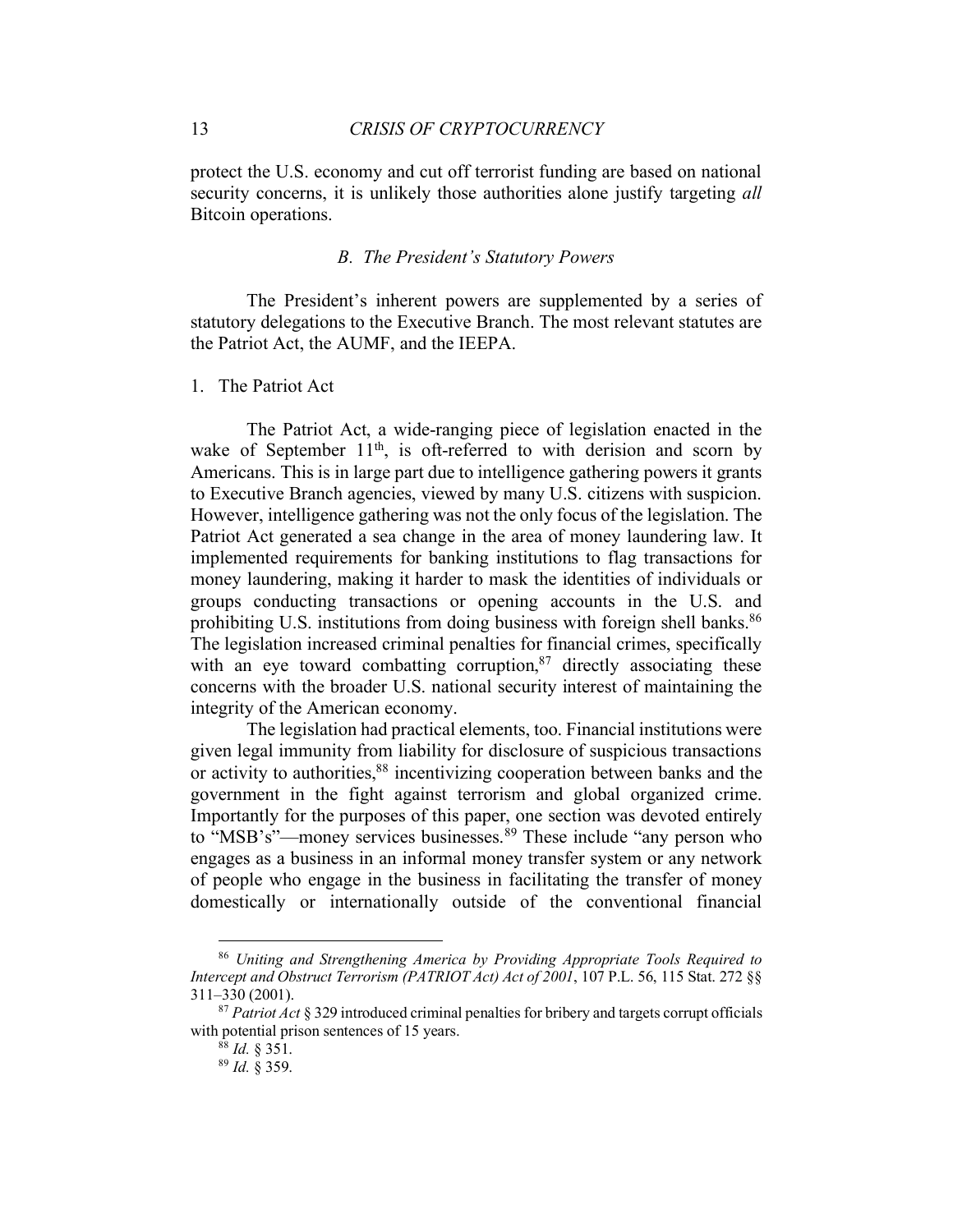institutions system."90 These words, written years before the inception of cryptocurrency, presciently apply the Patriot Act to channels of financial exchange which might operate entirely outside the banking system—i.e., Bitcoin.

Other provisions impose reporting requirements on financial institutions where currency or coin value received by an individual or entity exceeds \$10,000.<sup>91</sup> However, the provision defines currency as "foreign currency" or "any monetary instrument with a face amount of not more than \$10,000."<sup>92</sup> The IRS defines Bitcoin and other forms of cryptocurrency as property, not currency.<sup>93</sup> While property could be regarded as a monetary instrument, the federal government has not applied this provision to Bitcoin transactions exceeding \$10,000.

The Patriot Act armed the Executive Branch with an array of tools to fight criminal activity like money laundering. The Patriot Act bestows authority upon the President to determine whether an "organization" has "planned, authorized, aided, or engaged in such hostilities or attacks" against the U.S and subject it to scrutiny under new restrictions.<sup>94</sup> The President could determine specific Bitcoin operators aided terrorists by facilitating Bitcoin transactions to fund attacks. However, terrorists use apps like DeepWallet<sup>95</sup> (the app described by its creators as "money laundering") software")<sup>96</sup> to make it harder for law enforcement to follow transactions. DeepWallet targets one of few transparent elements of Bitcoin—public signatures, discussed above  $97$ —by "integrating laundering . . . into every payment its user makes."98 Cody Wilson, the man behind the money laundering software comment, admits his app enables crimes but simply explains that in his view, "[l]iberty is a dangerous thing."<sup>99</sup>

Liberty to create apps is important, yes; but the right to be liberated from terrorists, money launders, drug cartels and organized crime is probably more compelling. While freedom to act creates some danger to all, to invoke the merits of liberty while defending the enabling of criminal activity flies in

<sup>96</sup> *Id.*

 <sup>90</sup> *Id.*

<sup>91</sup> *Patriot Act* § 365 (amending 53 U.S.C. 31).

<sup>92</sup> *Id.*

<sup>93</sup> Notice 2014-21, *Section 4. Frequently Asked Questions*, Internal Revenue Service (2014).

<sup>94</sup> *Patriot Act* § 106.

<sup>95</sup> *See* Greenberg *supra* at n. 21.

<sup>97</sup> *See* discussion *supra* at Section II.

<sup>98</sup> *See* Greenberg *supra* at n. 21. Explaining how DarkWallet functions, Greenberg writes: "Every time a user spends Bitcoins, his or her transaction is combined with that of another user chosen at random who's making a payment around the same time." <sup>99</sup> *Id.*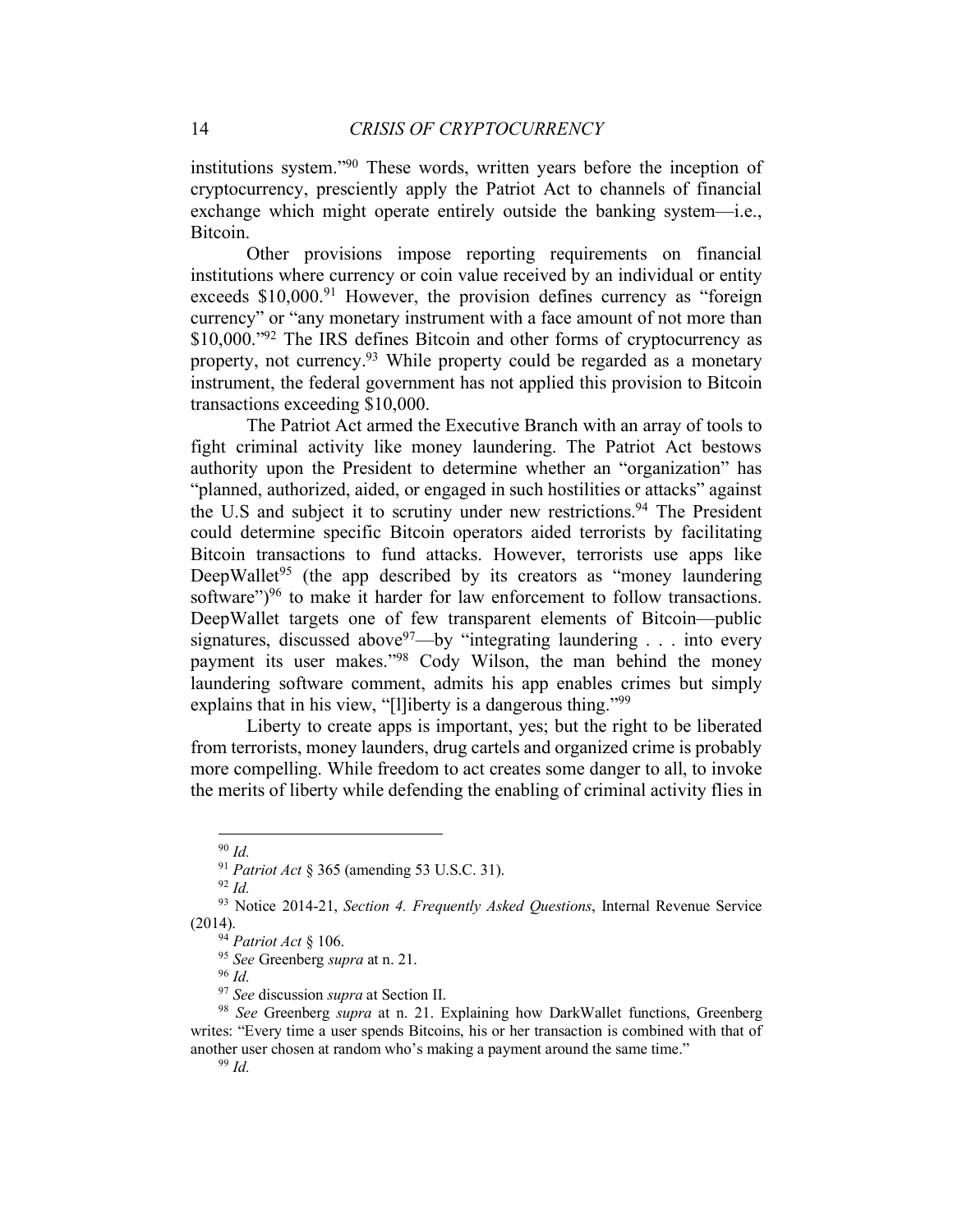the face of the very system which pairs liberty with justice for all. There are several ways the President could rely on the Patriot Act to support Executive Orders designed to protect the liberty of innocent citizens from terrorist and criminal organizations. The President could order the IRS to change its definition of cryptocurrency from property to currency, and then subject it to the provisions of the Patriot Act which require banks to obtain information about withdrawals of over \$10,000.100 The President could define cryptocurrency exchanges as MSB's and utilize that characterization to take targeted action toward them to obstruct their proliferation. This qualification may also assist the President in utilizing his powers under another statute, the IEEPA, which will be discussed later. Finally, the President could go so far as to block availability of apps like DeepWallet in the U.S., consistent with Patiot Act provisions which empower him to punish those who conspire to assist money launderers.101

It is almost certain that a Presidential ban on cryptocurrency would invite arguments that such an action violates separation-of-powers principles, as the President appears to be "legislating" from the Executive Branch.102 While it is true the Patriot Act does not enumerate a total prohibition of alternative financial systems, its purpose and design support the assertion that Congress has determined money laundering and terrorist financing to be critical national security issues. This reality would be helpful to the President, as he could argue that it places him well within the second category of Justice Jackson's famous separation-of-powers framework from *Youngstown Sheet & Tube Co. v. Sawyer*. <sup>103</sup> In his *Youngstown* concurrence, which is not formal law but has informed Supreme Court separation-of-powers jurisprudence, Justice Jackson contemplated three categories of authority for Presidential acts: acts specifically authorized by statute or the Constitution, acts not specifically authorized by any statute or language but justified by concurrent authority between the Executive Branch and Congress, and acts contrary to Congressional intent without authorization from Congress but authorized by exclusive Presidential power.<sup>104</sup> It appears President's acts to target Bitcoin exist in the second category, as Congress created a framework for addressing money laundering concerns and did so to empower the Executive Branch to combat terrorism and financial crime. It is critical the President argue he remains within the second category of Justice Jackson's framework—and,

 <sup>100</sup> *Patriot Act* § 365 (amending 53 U.S.C. 31).

<sup>101</sup> *Id.* § 359.

<sup>102</sup> *See* The Steel Seizure Case, 343 U.S. 579, 579 (1951) (a divided opinion regarding the President's ability to conduct legislative-like activity in the national security context).

<sup>103</sup> *Id.* at 634 (Jackson, J. concurring).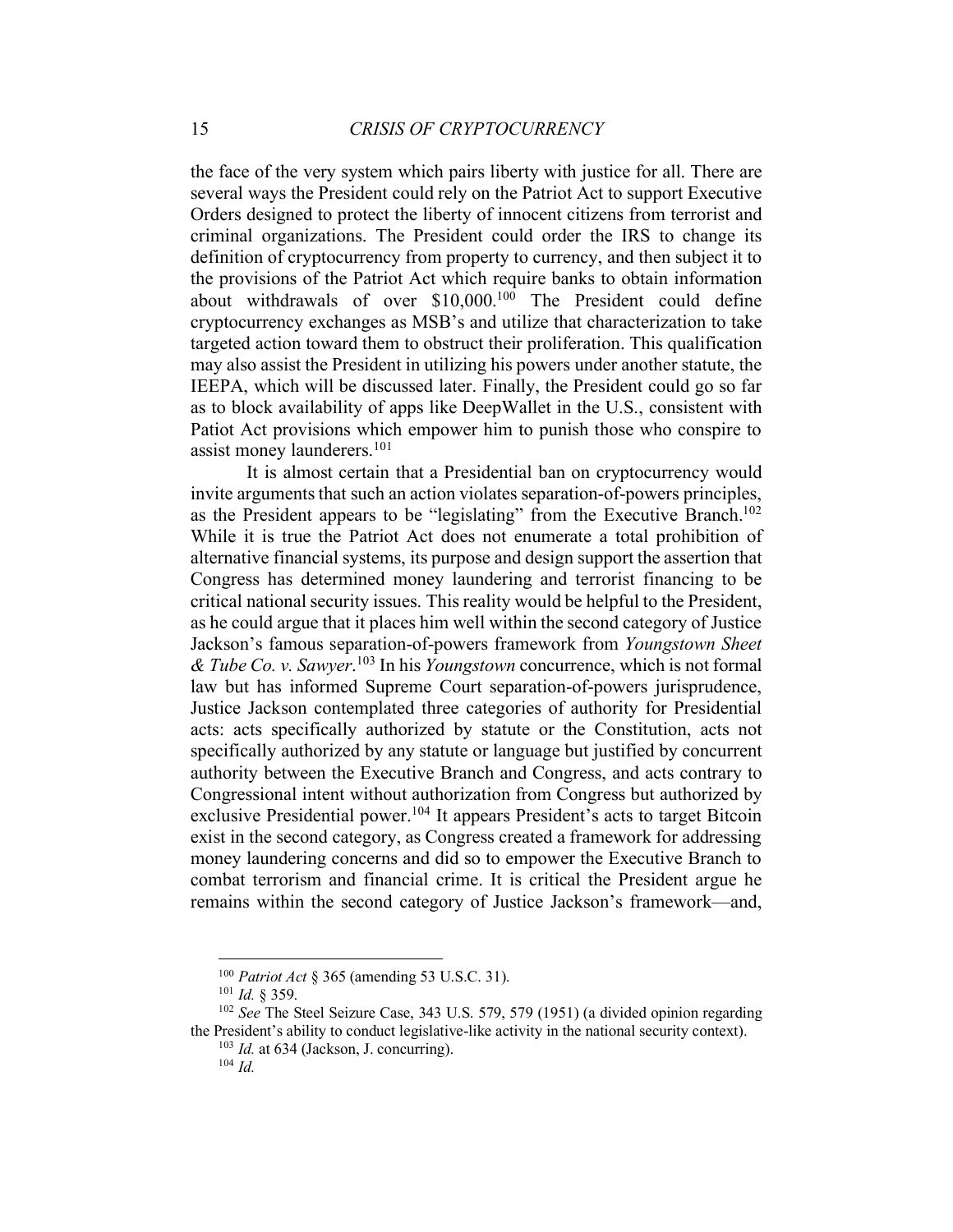more importantly, outside of dangerous limitations of the third.<sup>105</sup> Given Justice Jackson's prose that any actual test of power is likely to depend on "imperatives of events" rather than abstract theories of law, the threats Bitcoin poses would play a significant role in evaluating the Presidential activity in question and would likely lead to a favorable result for the Executive Branch.<sup>106</sup> However, any approach to the third category would almost certainly result in a loss for the Executive Branch under *Youngstown*. 107

The Patriot Act, in providing an expansive means to the Executive Branch to address national security concerns like terrorist financing and money laundering, offers significant support for the argument the Executive Branch has legal justification for eliminating Bitcoin. The provisions—taken in conjunction with the other statutes and the President's inherent authorities discussed *supra*—would probably convince the Supreme Court the President's acts were justified under the second category of the *Youngstown* framework.

# 2. The AUMF

The broadest authority the President has to launch military cyberattacks against Bitcoin operators based on national security concerns is the Authorized Use of Military Force (AUMF). The AUMF was passed by Congress three days after September  $11<sup>th</sup>$ .<sup>108</sup> The joint resolution authorizes the President to "use all necessary and appropriate force against those nations, organizations, or persons he determines planned, committed, or aided" the September  $11<sup>th</sup>$  attacks, or "harbored such organizations or persons, in order to prevent any future acts of international terrorism against the U.S.."109 While the AUMF does not authorize the President to use force against all groups that commit terrorist acts, the U.S. military has taken action against a number of groups under the AUMF's authority, including al Qaeda, the Taliban, al-Shabaab, and individuals associated with al Qaeda in Libya and Syria, as well as the Islamic State  $(IS)$ .<sup>110</sup>

Courts broadly construe the AUMF to cover Executive actions fundamentally accepted as an "incident of war."<sup>111</sup> The Supreme Court determined the AUMF authorizes the Executive Branch to engage in the

<sup>&</sup>lt;sup>105</sup> *Id.* (describing the third category of Executive power as the "lowest ebb" of Presidential authority).

<sup>106</sup> *Id.* <sup>107</sup> *Id.*

<sup>108</sup> Authorization for Use of Military Force, 115 Stat. 224 (2001).

 $109$  AUMF § 2(a).

<sup>110</sup> White House Report *supra*, n. 77 at 5.

<sup>111</sup> Hamdi v. Rumsfeld, 542 U.S. 507, 519 (2004).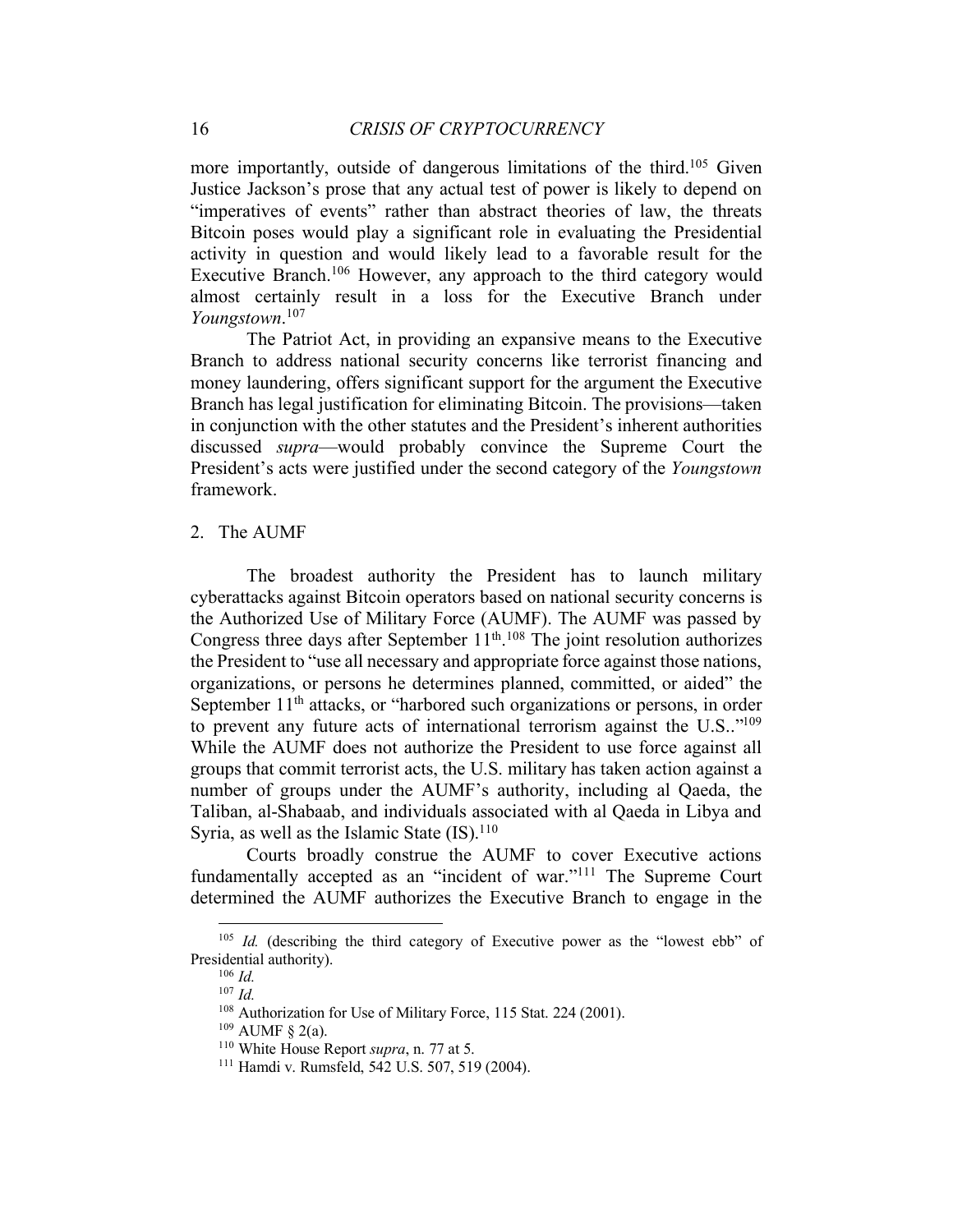detention of U.S. citizens who associate with enemy combatants or organizations covered by the AUMF. <sup>112</sup> In *Hamdi v. Rumsfeld*, the Supreme Court held that such detentions were a "fundamental incident of waging war."<sup>113</sup> Subsequent cases permitted similar detentions, in part because the Government developed a process for evaluating them.114 That the Court considers an activity as restrictive as detention of U.S. citizens by the Executive Branch as authorized by the AUMF likely envelopes similar, lessrestrictive activities as authorized.

If the President enjoys the power to detain U.S. citizens abroad who associate with terrorist groups under the AUMF, he or she almost certainly possesses authority to order cyberattacks on cryptocurrencies which regularly fund with terrorist groups. As noted by the Court in *The Prize Cases*, blockades of enemy resources itself suggests the existence of a state of war,  $115$ suggesting such acts are *de facto* fundamental incidents of waging war.<sup>116</sup> Recent efforts by President Trump to maintain control over the oil fields in Syria117—civilian infrastructure related to economics, not warfare—signal that the Executive Branch has already adopted this understanding. While it is true cryptocurrency disruption might affect innocent civilians in a way that oil field seizure would not, the seizure of productive oil fields will likely disturb oil markets in a direct manner, too. If courts showed an unwillingness to reject the President's seizure of oil fields, they would probably be unwilling to address the targeting of cryptocurrencies.

#### 3. IEEPA

Perhaps the most compelling statutory authorization the President could rely on to justify Executive action banning Bitcoin and dismantling its international operators is the International Emergency Economic Powers Act (IEEPA).118 The act empowers the President to "investigate, regulate or

 <sup>112</sup> *Id.*

<sup>113</sup> *Id.*

<sup>114</sup> *See* Hamdan v. Rumsfeld, 548 U.S. 557, 678 (2006) (referring to legislation that created an avenue "for consideration of petitioner's claims" which did not exist under prior case law to justify detention).

<sup>115</sup> *See* The Prize Cases, 67 U.S. 635, 671 ("The proclamation of the blockade is itself official and conclusive evidence to the Court that a state of war existence which demanded and authorized a recourse to such a measure, under the circumstances peculiar to the case.") 116 Hamdi, 542 U.S. at 519.

<sup>117</sup> Scott Horsley, *Fact Check: President Trump's Plans for Syrian Oil*, NPR (Oct. 28, 2019), https://www.npr.org/2019/10/28/774053444/fact-check-president-trumps-plans-forsyrian-oil.

<sup>118</sup> *See* Pub. L. No. 95–223, 91 Stat. 1626 (codified as amended at 50 U.S.C. § 1701–08 (2019)).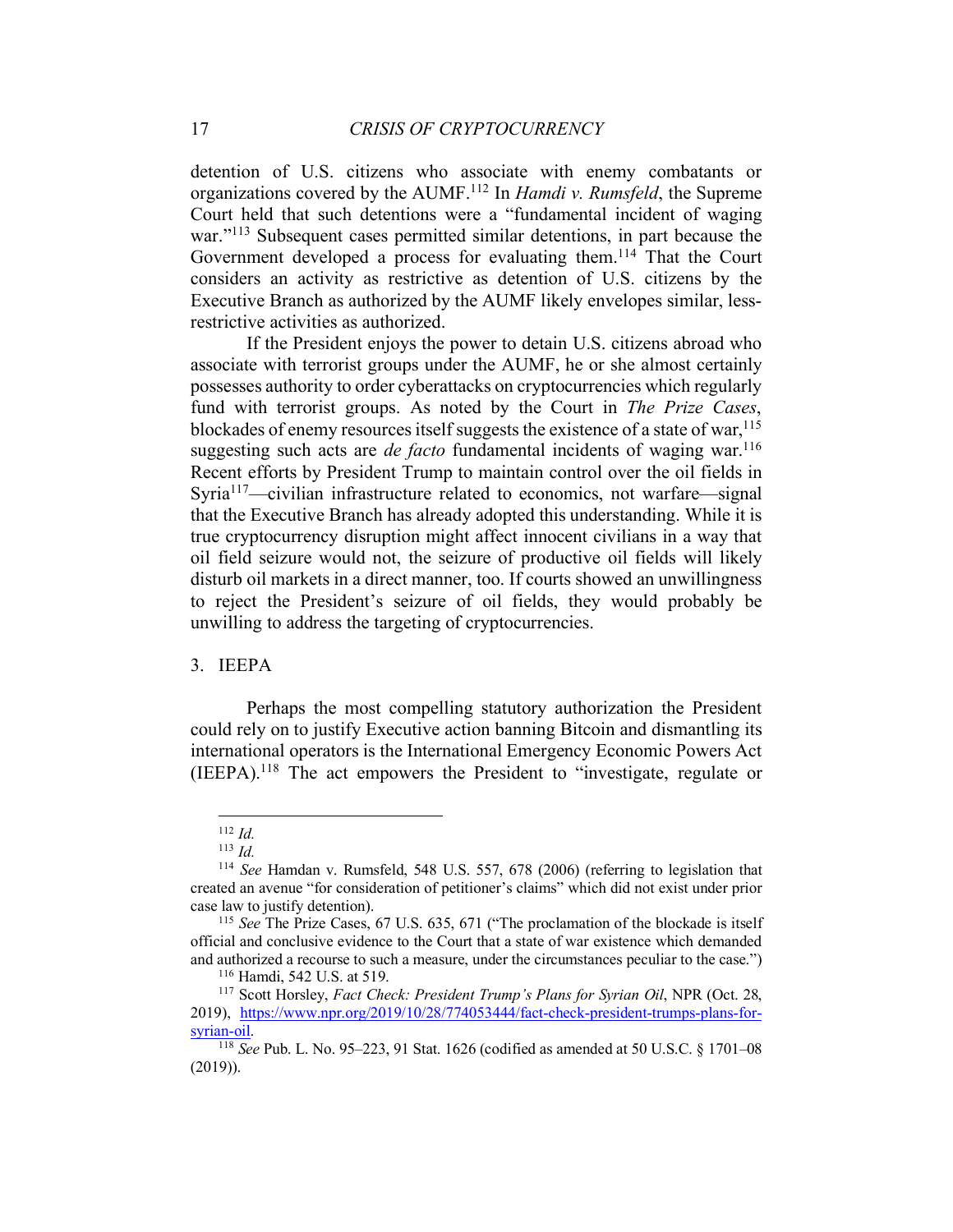prohibit" transactions in foreign exchange, transfers of payments between any banking institution, or the importing or exporting of currency by any person subject to the jurisdiction of the U.S..<sup>119</sup> The authority granted may be "exercised to deal with any unusual or extraordinary threat . . . to the national security, foreign policy, or economy of the U.S.."<sup>120</sup> The only other conditions that must be satisfied for the President to lawfully exercise these powers are that the U.S. be engaged in armed hostilities or undergo attack by a foreign country or foreign nationals, and that the President declare a national emergency with respect to such threat—a sharp signal of IEEPA's strong connection to national security concerns.

The IEEPA has already been used to block assets of terrorist organizations.121 President George W. Bush issued an Executive Order which authorizes the Departments of Treasury and Justice to designate and block assets of entities that provide support, services, or assistance to, or otherwise associate with terrorists and terrorist organizations.122 Both President Barack Obama and President Donald Trump renewed this Executive Order, and President Trump has relied on the IEEPA to introduce tariffs on Mexican exports in response to the national security threat of unlawful border immigration from Mexico.<sup>123</sup> President Trump has also relied on the IEEPA to pressure U.S. companies from doing business with China while he engages in a trade dispute.<sup>124</sup>

If tariffs on exports, an economic activity tangentially related to the issue of border security, qualify as a lawful target of Executive activity under the IEEPA, Bitcoin operators would almost certainly come within the scope of the President's powers. Cryptocurrency represents more than a threat to traditional banking; it poses an existential peril to the economy and government of the country. Could there exist a more potent threat to the U.S., a large republic composed of small republics which all govern through the passage of laws, than a global property exchange valued in large part by how much *unlawful* activity it enables? Criminals are already recognizing Bitcoin makes them untouchable: cybersecurity firms estimate ransomware attacks in which 98% of attackers demand Bitcoin as payment<sup>125</sup>—are on track to

 $119$  50 U.S.C. § 1702 (a)(1)(A) (2019).

 $120 \text{ } 8$  1701 (a).

<sup>121</sup> *Executive Order 13224*, 66 FR 49079 (Sept. 27, 2001).

<sup>122</sup> *Id.*

<sup>123</sup> *Trump to Hit Mexico with Tariffs in Anti-immigration Measure*, BBC NEWS (May 31, 2019), https://www.bbc.com/news/world-us-canada-48469408.

<sup>124</sup> *Trump can use these powers to pressure US companies to leave China*, REUTERS (Aug. 24, 2019) https://www.cnbc.com/2019/08/24/trump-can-use-these-powers-topressure-us-companies-to-quit-china.html.

<sup>125</sup> Coveware Q1 Ransomware Marketplace Report *supra*, n. 13.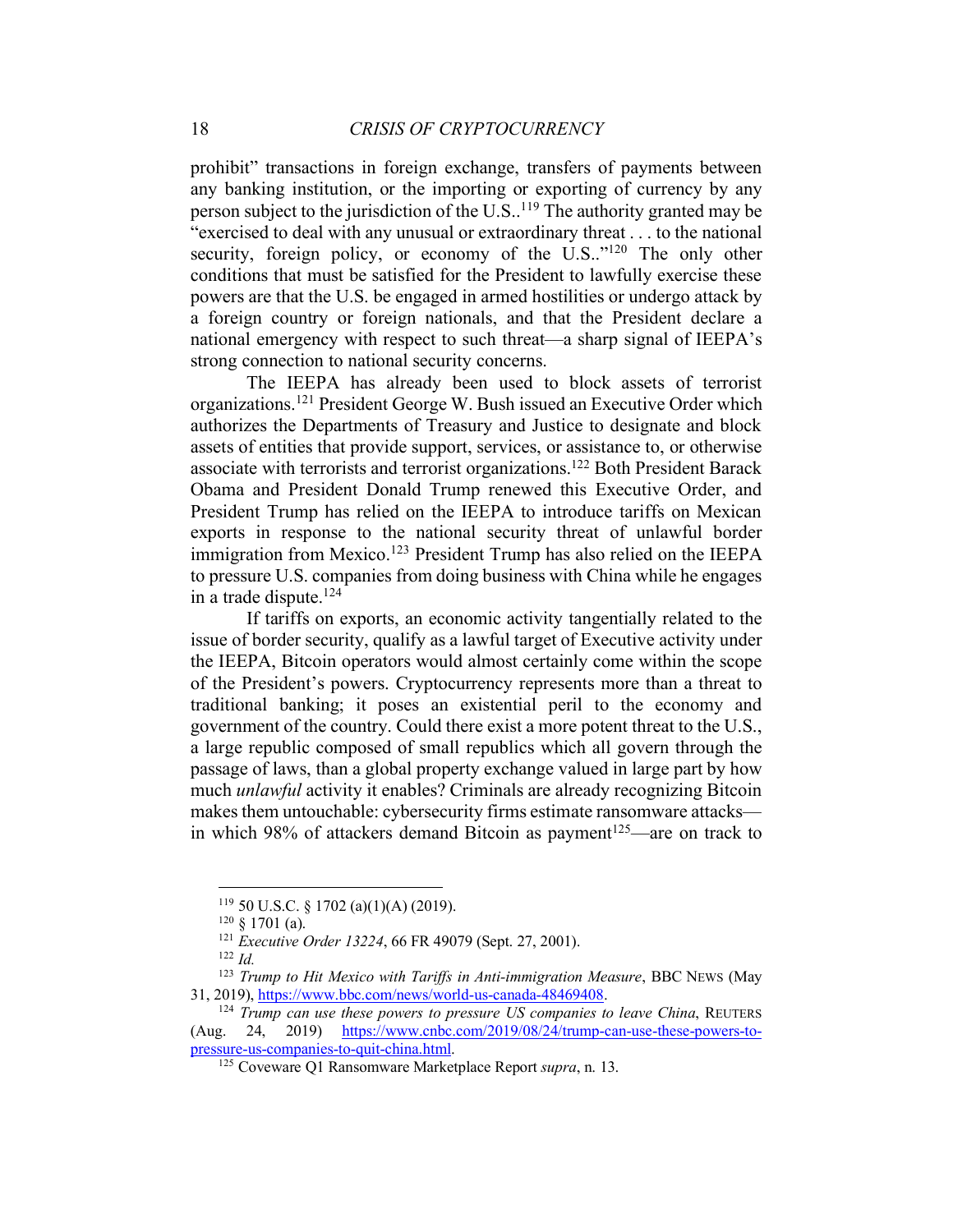become a \$1 billion-per-year industry.126

Given the unusual and extraordinary statistics which paint a bleak picture of Bitcoin's facilitation of rampant international criminal activity, there is almost no doubt that the President could legitimately declare a cryptocurrency emergency and issue Executive Orders pursuing its disruption consistent with the IEEPA. Importantly, however, the President may not suspend the claims of those who might lose property or suffer harm by the operations.127 If claims are efforts to establish liability and they do not focus on property within the jurisdiction, they must be permitted to proceed through U.S. courts if they are otherwise legitimate.<sup>128</sup> Constitutional arguments against the President's authority to issue the Executive Orders would almost certainly follow, along with other lesser claims regarding property or monetary loss. These claims will be addressed in more detail in Section V.

# 4. Taking the Statutes Together

The IEEPA allows the President to declare a cryptocurrency emergency with respect to the financing of terrorism, or money laundering, or international criminal activities. He or she could then issue Executive Orders to disrupt blockchain activities, knock out Bitcoin operators and ban websites, banks and retailers from accepting Bitcoin payments. The question of whether the President would *need* to take the step of declaring such an emergency may be moot, given the existence of the AUMF and its recognition that the Executive Branch is already in a state of hostilities with terrorist actors. The existence of the AUMF signals the importance of terrorist groups as a national security concern of the U.S., further supporting the notion that threats posed by terrorist use of cryptocurrency are unusual and extraordinary.

The remaining question is whether Executive Orders targeting Bitcoin and cryptocurrency operators violate constitutional rights of American citizens. It is in this context that the Patriot Act does significant work. The President can argue moderate encroachment on constitutional rights is permissible here because the Executive Branch is fulfilling its

 <sup>126</sup> Survey Report, *Understanding the Depth of the Global Ransomware Problem*, MALWAREBYTES, https://go.malwarebytes.com/OstermanRansomwareSurvey.html (last visited Oct. 26, 2019).

<sup>127</sup> *See* Dames & Moore v. Regan, 453 U.S. 654, (1981) (holding that although the IEEPA authorized President Carter's nullification of American-Iranian contracts, it cannot be read to authorize the suspension of American claims against Iranians in American courts because the "claims of American citizens against Iran are not in themselves transactions involving Iranian property" or "efforts to exercise any rights with respect to such property.")  $128$  *Id.*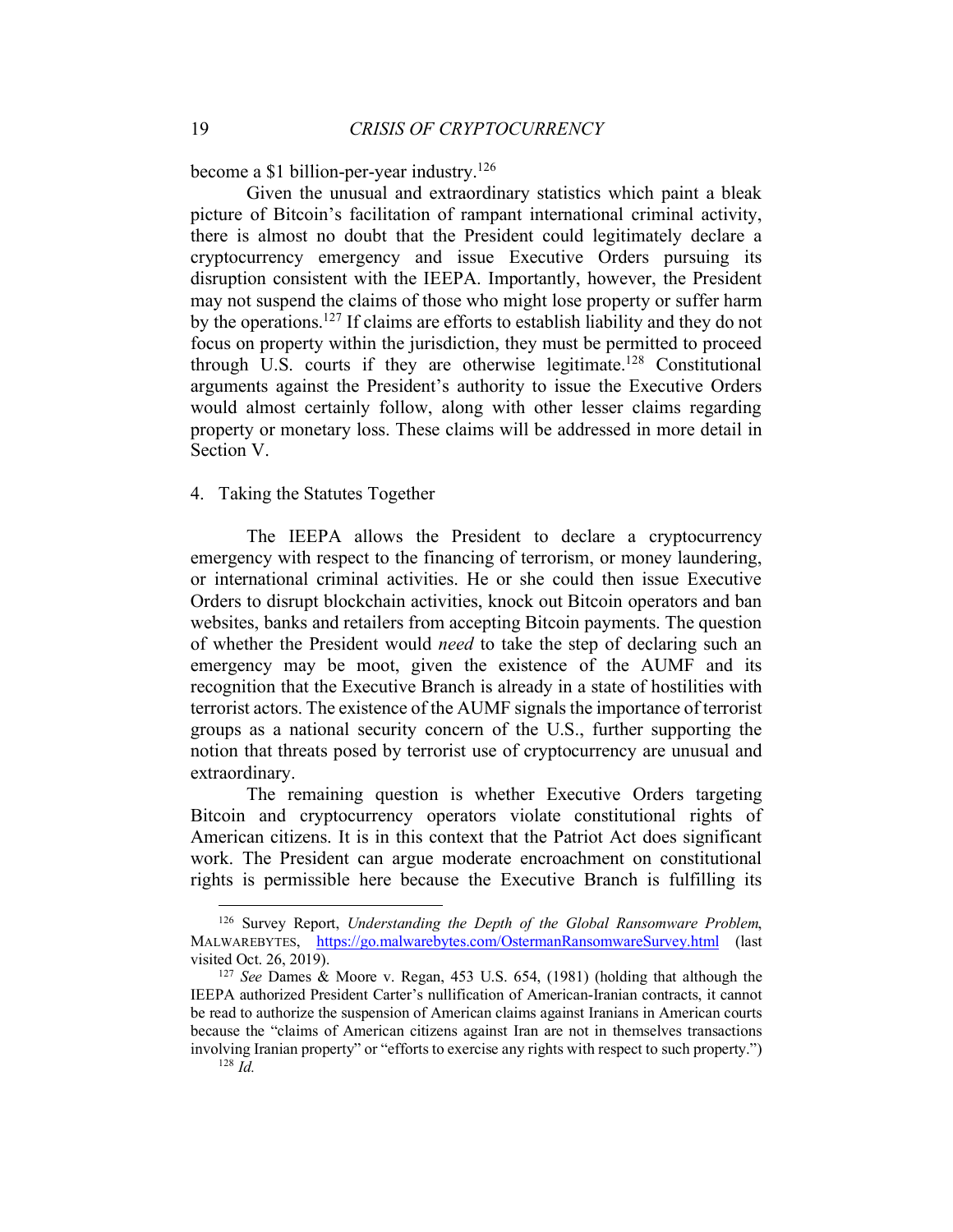constitutional duties to enforce laws duly passed by Congress. With respect to constitutional authorization, the Executive Branch probably can issue the Executive Orders, empowered by a combination of inherent and statutory delegations to target cryptocurrencies based on national security concerns about terrorist financing and maintaining the integrity of the U.S. economy.

#### IV. CONSTITUTIONAL ANALYSIS

Similar to any law passed by Congress, Executive Orders are subject to constitutional challenges by American citizens or organizations with proper standing and claims that meet federal jurisdictional requirements. A variety of individuals and entities would have proper standing—established when a party can show that a government action will cause them irreparable harm and immediate injury—to bring a claim seeking to undo the Executive Orders. A thornier legal question is whether the federal courts have jurisdiction over the issue. In the realm of national security law, Article III courts are reluctant to hear cases that implicate political questions; that is, issues that could be resolved between the other two branches of government or at the ballot box.<sup>129</sup> The Executive Branch would attempt to divert any claim from heading to the courts by arguing the question presented by the case is inherently political: Congress afforded the Executive Branch a variety of tools to address money laundering and terrorist financing, and the President's discretionary implementation of that authority is a political question. Whether the Supreme Court would agree remains unclear. However, the Court has, in recent years, avoided wading into separation-ofpowers questions when the President is acting within the general scope of a statute.<sup>130</sup> This paper assumes a citizen has established proper standing and that there exists federal jurisdiction to hear arguments about the President's exercise of power targeting Bitcoin. This section focuses on constitutional arguments *against* the Executive Orders with reference to the abovementioned case law and statutory authority to show how the arguments for and against the Orders may interact.

 <sup>129</sup> Baker v. Carr, 369 U.S. 186 (1962). The Court articulated six factors that might invoke the political question doctrine, but the most frequently cited are the first two: "[p]rominent on the surface of any case held to involve a political question is found a textually demonstrable constitutional commitment of the issue to a coordinate political department; or a lack of judicially discoverable and manageable standards for resolving it."

<sup>130</sup> *But see* Dep. of Commerce, et al v. N.Y., et al, (2019) SLIP CITE (holding that the Executive Branch was not acting in good faith in its invocations of the political question doctrine to defend a citizenship question it added to the 2020 Census).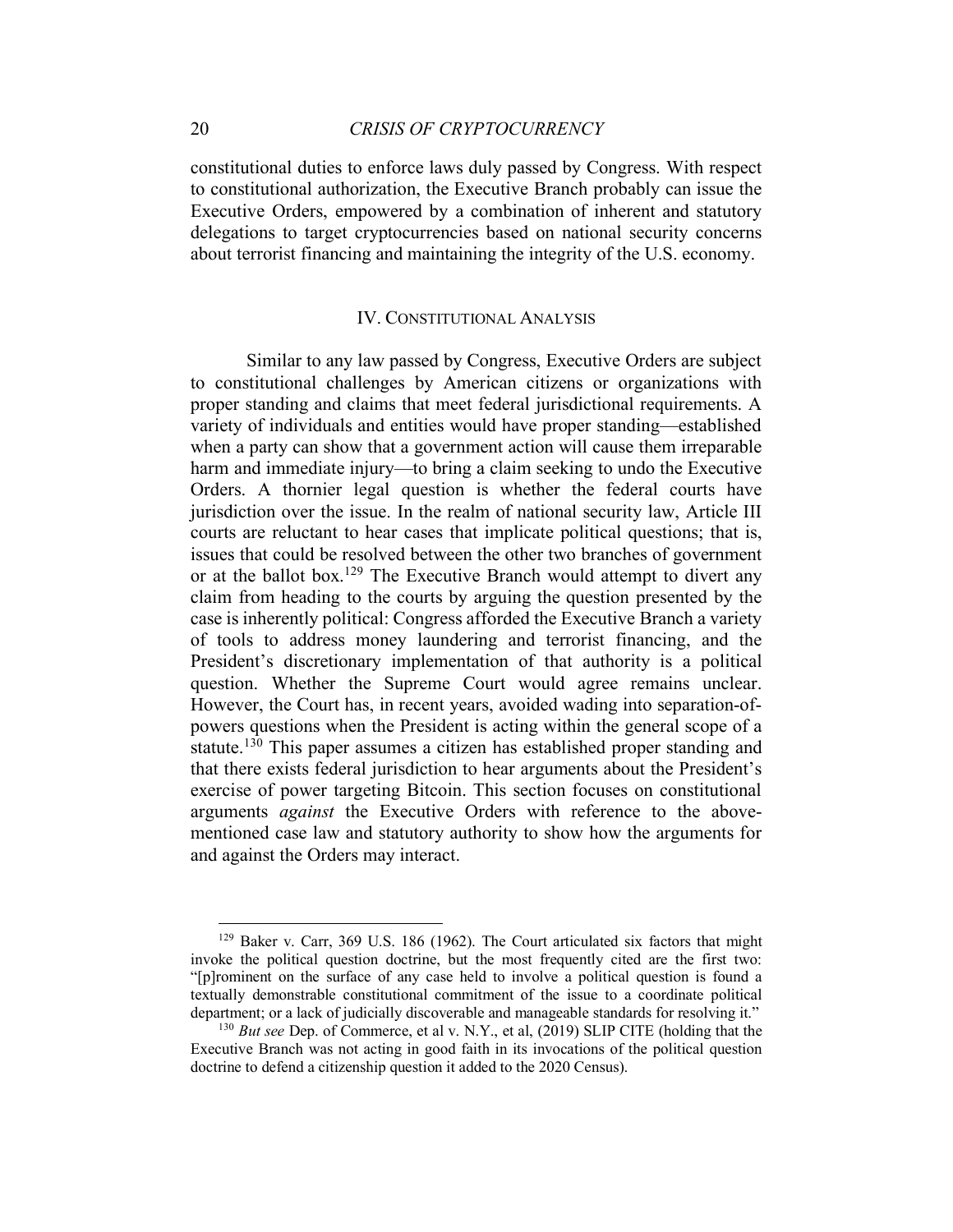#### *A. Due Process Concerns*

The strongest argument against the Executive actions dismantling Bitcoin and other forms of cryptocurrency is founded upon the due process clauses of the Fourth, Fifth and Fourteenth Amendments.131 As noted above, the IRS categorizes cryptocurrency as property, not currency.132 In the absence of any evidence connecting *specific* money to criminal activity, the seizure of property implicates due process protections against unreasonable seizures.<sup>133</sup> However, the hallmark of property protected by due process is an individual entitlement grounded in state law.134 Most states have not yet enacted regulations addressing Bitcoin,<sup>135</sup> and while private sector entities increasingly accept Bitcoin as payment, there is no statutory scheme in any state which regulates Bitcoin as property or quantifies its value with legal recognition. The few states that have addressed Bitcoin are mixed on whether it is currency, data, or property.136

The federal government, however, has issued guidance on Bitcoin and in doing so legitimized it to some extent. The Financial Crimes Enforcement Network (FinCEN) published letters stating cryptocurrency issuers were money transmitters required to follow federal regulations.<sup>137</sup> A few states have attempted to enact similar comprehensive regulations, but in almost every instance the result was a total exodus of cryptocurrency operators, <sup>138</sup> a result the Executive Branch in this hypothetical would be pleased with. In light of the messy understanding about precisely what Bitcoin is—virtual currency or property—plaintiffs must argue their Bitcoin amounted to property seized unlawfully by the government and hope the Supreme Court

<sup>&</sup>lt;sup>131</sup> U.S. CONST. Am. IV ("The right of the people to be secure in their persons, houses, papers, and effects, against unreasonable searches and seizures, shall not be violated, and no Warrants shall issue, but upon probable cause, supported by Oath or affirmation, and particularly describing the place to be searched, and the persons or things to be seized."); Am. V ("No person shall . . . be deprived of life, liberty or property, without due process of law"); Am. XIV ("No State shall . . . deprive any person of life, liberty or property, without due process of law; nor deny to any person equal protection of the laws.").

<sup>132</sup> Notice 2014-21 *supra* n. 93.

<sup>&</sup>lt;sup>133</sup> Burden of Proof and Presumptions in Tracing Currency, Bank Account or Cash Equivalent to Illegal Drug Trafficking so as to Permit Forfeiture, or Declaration as Contraband, Under State Law, 104 A.L.R.5<sup>th</sup> 229, § 11. (emphasis added).

<sup>134</sup> Logan v. Zimmerman Brush Co., 455 U.S. 422, 430–31 (1982).

<sup>135</sup> Matthew E. Kohen and Justin S. Wales, *State Regulations on Virtual Currency and Blockchain Technologies*, CARLTONFIELDS, https://www.carltonfields.com/insights/publications/2018/state-regulations-on-virtualcurrency-and-blockchain-technologies (last visited Nov. 29, 2019).

<sup>136</sup> *Id.*

<sup>137</sup> *Id.*

<sup>138</sup> *Id.*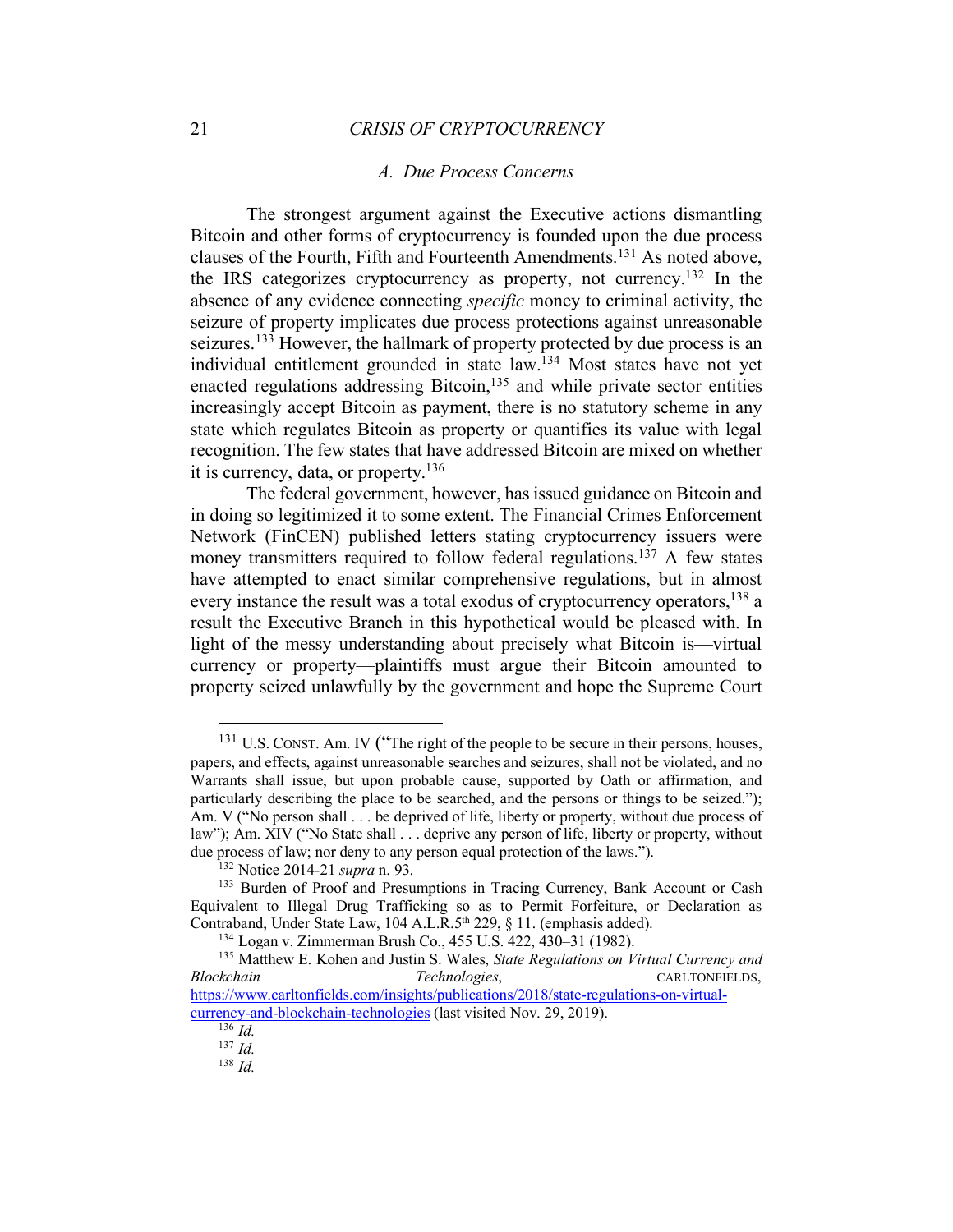agrees with them, a tall order for nine justices not known for their familiarity with emerging technology.

Ultimately the government could counter this issue in several ways. First, the Treasury Department could offer a window for Bitcoin owners to cash out their property before implementing the ban. While Bitcoin owners might complain that the announcement of the ban spun the price of their property into a downward spiral, there is no legitimate claim over every new law which negatively affects a business's value. An accommodation window would go a long way to quell due process concerns, because it would allow the government to argue the property was never *seized*, but rather subject to financial regulations prohibiting internet operators and financial entities from facilitating its conversion to cash. While removing the ability to cash out would likely itself implicate due process concerns,<sup>139</sup> the due process required of the government in that instance would be diminished by the lower value of the mere ability to cash out as opposed to the value of the coin itself.

Engaging in hypothetical due process arguments about a stream of data which no government has adequately or clearly defined is nearimpossible to do. It is likely plaintiffs would be able to make out some due process right to a cash equivalency of their cryptocurrency; however, offering a window to convert their property to cash before eliminating that possibility would likely meet due process requirements under the Fourth, Fifth and Fourteenth Amendments.

#### *B. First Amendment Issues*

Bitcoin proponents also wield the First Amendment as an shield from regulation of cryptocurrency. The creators of DeepWallet, the moneylaundering software app designed to further obfuscate Bitcoin's alreadydeficient efforts at transparency,<sup>140</sup> invoked First Amendment principles to defend their program shortly after acknowledging it was designed to facilitate criminal activity. <sup>141</sup> Scholars advocating First Amendment protections for source code, however, acknowledge that it, "like any other language or form of speech, may receive full, partial or no First Amendment coverage" similar to obscene materials or the solicitation of crimes.<sup>142</sup> The question presented here is twofold: does First Amendment protection exist for source code; if so,

 <sup>139</sup> *See* Logan, 455 U.S. at 430–31 ("[T]he types of interests protected as property are varied and, as often as not, intangible, relating 'to the whole domain of social and economic fact.'")

<sup>140</sup> Argument *supra*, Pt. II.

<sup>141</sup> Greenberg *supra* n. 21.

<sup>142</sup> Jorge R. Roig, *Decoding First Amendment Coverage of Computer Source Code in the Age of Youtube, Facebook, and the Arab Spring*, 68 N.Y.U. ANN. SURV. AM. L. 319, 328 (2012).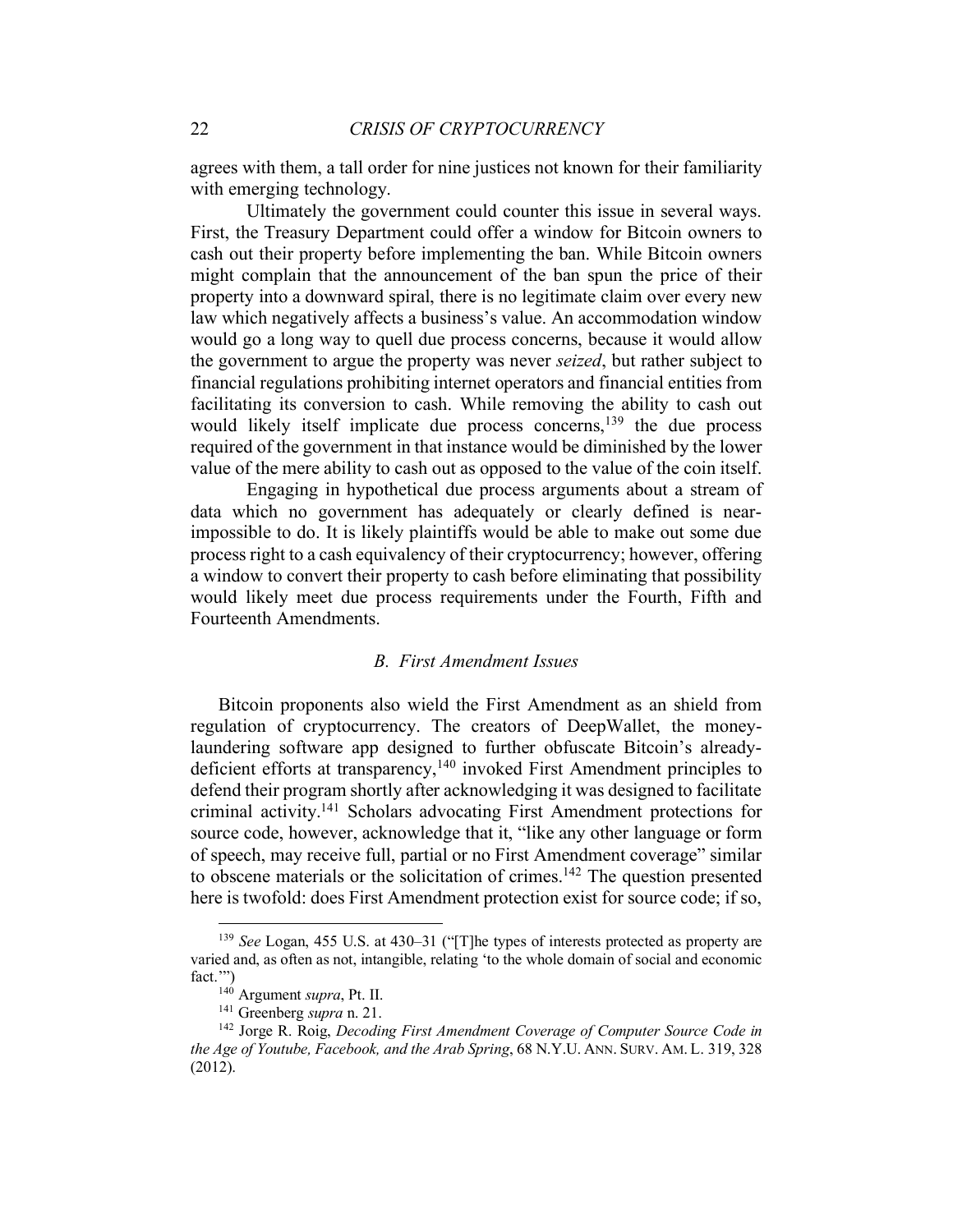does that protection apply when source code facilitates transactions on the internet? While the answer to the first is probably some (albeit nuanced) protections for source code, the answer to the second is much more challenging to discern.

Despite characteristics which distinguish it from spoken or written language, source code can be written, read, and understood by humans.<sup>143</sup> Furthermore, technical compositions like patent applications<sup>144</sup> or even brief statements like trademarks<sup>145</sup> are considered speech for First Amendment purposes, albeit heavily regulated speech. Source code generates software that is utilized for expressive or associational purposes, similar to a large body of protected First Amendment activity like parades, protests, or other forms of organizational conduct.146 Comparable to spoken language, however, some source codes are more connected to First Amendment principles than others. The source code for Facebook or Twitter, which creates a forum for First Amendment expression, presents a close connection to free speech principles. The source code for a banking app, however, does not implicate the same values. In light of the Supreme Court's extensively deferential First Amendment jurisprudence, it is unlikely it would conclude source code is *entirely* undeserving of First Amendment protection. However, the Court is specific in its First Amendment jurisprudence<sup>147</sup> and would probably stop short of extending all First Amendment protections to source code which creates Bitcoin or apps like Dark Wallet.

Which raises the second question: whether the First Amendment also applies to cryptocurrency once it goes live as a transaction platform. Plaintiffs could argue Bitcoin and cryptocurrency embody a disagreement with traditional banking that should enjoy protection under the First Amendment. While the Court has shown remarkable deference to individual and corporate First Amendment rights,<sup>148</sup> it is unlikely a "purely peer-to-peer version of

<sup>147</sup> *Compare* Wooley v. Maynard (determining New Hampshire license plates containing the phrase "Live Free or Die" amounted to government speech triggering traditional First Amendment analysis) *with* Walker v. Tex. Div., Sons of Confederate Veterans Inc. (alternatively concluding that similar displays trigger "forum analysis" in the event private parties submit the designs).

 <sup>143</sup> *See* Roig *supra*, n. 142 at 327.

<sup>144</sup> Matal v. Tam, 137 S.Ct. 1744, 1757–58 (2017).

<sup>145</sup> Id.

<sup>146</sup> *See, e.g.*, Hurley v. Irish-Am. Gay, Lesbian and Bisexual Group of Bost. 515 U.S. 557 (1995) (parade permitting to exclude LGBT organization); Tex. v. Johnson, 491 U.S. 397 (1989) (protest flag burning protected by First Amendment); Spence v. State of Wash., 418 U.S. 405 (1974) (privately owned flag display protected expression).

<sup>148</sup> *See, e.g.*, Am. Legion v. Am. Humanist Ass'n, 139 S. Ct. 2067, 2089 (permitting a Latin cross to stand on government land because it was a traditional monument to soldiers); Matal, 137 S.Ct. at 1757–58 (describing Walker as the "outer bounds of the governmentspeech doctrine" in permitting offensive trademarks); Burwell v. Hobby Lobby Stores, Inc.,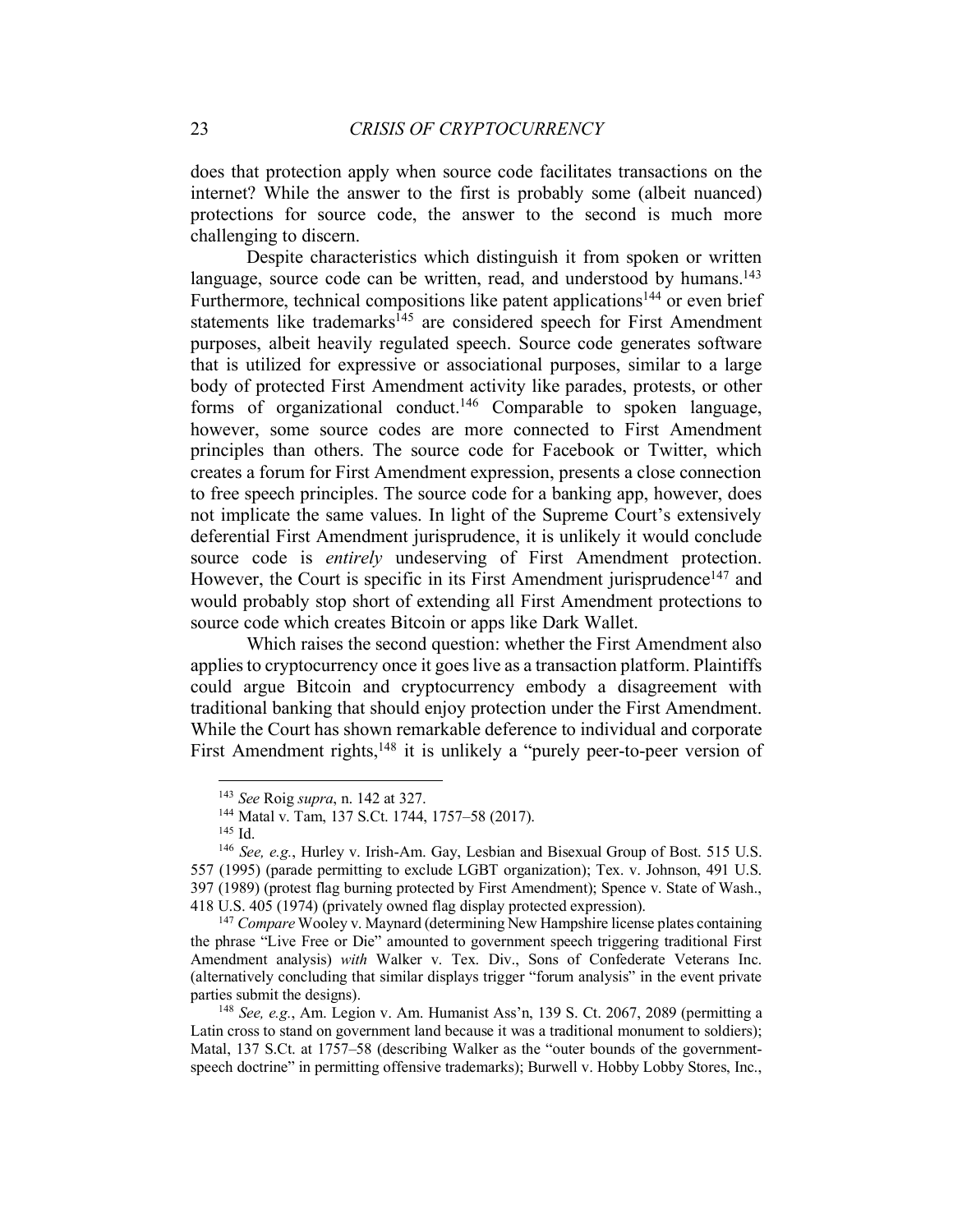electronic cash" allowing "electronic payments to be sent directly from one party to another without going through a financial institution<sup>"149</sup> itself qualifies as First Amendment expression. The prohibition at issue here eliminates unregulated transactions, not the suppression of ideas. Bitcoin advocates are free to express support for cryptocurrency in whatever fashion they like—they are simply prohibited from offering financial services that use it. Software involving commercial transactions, not a forum for individual expression, is only distantly related to the "marketplace of ideas" which undergirds First Amendment jurisprudence.<sup>150</sup> The Court is unlikely to buy an argument that cryptocurrency itself represents a First Amendment expression.

Bitcoin advocates may argue transactions should be protected under the commercial speech doctrine. The First Amendment accords commercial speech with a limited measure of protection, commensurate with its "subordinate position in the scale of First Amendment values."151 While commercial speech usually applies to advertising or warning labels, the Court may find the test useful in instances where technological commercial activity is implicated. The test for whether commercial speech should be protected is whether the imposed restriction is justified by a substantial government interest, whether it directly advances that interest, and whether it is more extensive than necessary to serve that interest.<sup>152</sup> The first and second prongs of the test are easily answered: the government's national security interest represents an "urgent objective of the highest order"<sup>153</sup> and is clearly advanced by a prohibition of cryptocurrency. Analysis of the final element, however, is less certain.

A total prohibition on cryptocurrency appears presumptively expansive, and Bitcoin advocates would cite a parade of horribles about thousands of lawful transactions now prohibited to indicate the overbreadth of the Executive Orders. However, the Court has permitted expansive statutory schemes, even when they implicate First Amendment concerns, where the government invokes national security interests to defend them.<sup>154</sup> For example, in *Holder v. Humanitarian Law Project*, <sup>155</sup> the Court addressed

 $\overline{a}$ 

<sup>573</sup> U.S. 682, 736 (establishing religious exercise rights for for-profit corporations). <sup>149</sup> Nakamoto supra, n. 4 at 1.

<sup>150</sup> *See* Walker v. Texas Div., Sons of Confederate Veterans, Inc., (2015) (holding that First Amendment rules are designed to protect the marketplace of ideas).<br><sup>151</sup> Ohralik v. Ohio State Bar Ass'n. 436 U.S. 447, 456 (1978).

 $152$  Central Hudson Gas & Elec. V. Public Serv. Comm'n 447 U.S. 557, 564 (1980).

<sup>153</sup> Holder v. Humanitarian L. Project, 561 U.S. 1, 4–5 (2010) (writing that stopping terrorist funding is an interest of the "highest order" and likely a compelling one).

<sup>154</sup> *See id.* (affirming Congress's criminalization of non-monetary contributions to terrorist organizations and holding it did not violate the First Amendment).

<sup>155</sup> 561 U.S. 1.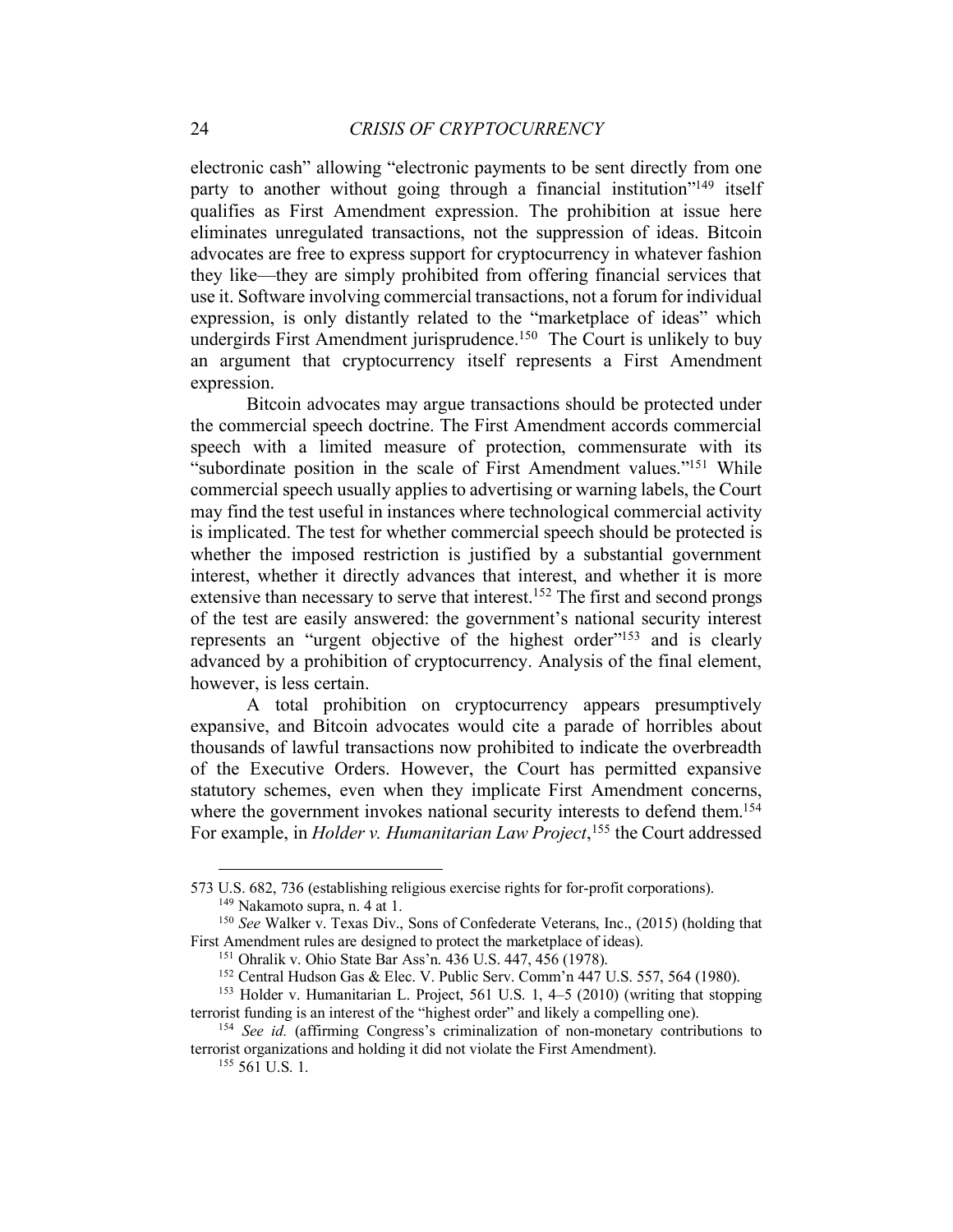whether a statute prohibiting material support for terrorism violated the First Amendment when applied to the transmission of supplies or aid.<sup>156</sup> Chief Justice Roberts explained that the government "considered and rejected the view that ostensibly peaceful aid would have no harmful effects" and that, where the government is justified in such a rejection, it may criminalize otherwise peaceful activity.157 The notion that the activity might "[free] up other resources within the organization that may be put to violent ends" as well as the understanding that the activity lends legitimacy to foreign terrorist groups both justified the decision.

A similar rationale could be applied to cryptocurrency. Plaintiffs conducting transactions on unregulated blockchains associated with \$72 billion in criminal activity<sup>158</sup> extend legitimacy to an enterprise which itself projects national security concerns. The Executive Branch may suffer in not having a particular Congressional statute to rely upon as it did in *Holder*, but for First Amendment purposes the main concern is whether the government action is authorized, not which branch is authorized to undertake it.159 In the end, on both the question of source code protection that guarantees a right to operate cryptocurrency and a protection of cryptocurrency as expression, plaintiffs are unlikely to make a winning First Amendment argument here.

### **CONCLUSION**

There is abundant evidence indicating cryptocurrency poses two critical national security threats. Its operation as a cyber money laundering system implicates concerns about whether the government can successfully maintain the integrity of the American economy, and its rapidly rising use by terrorist organizations makes terrorist attacks more likely. The President would be derelict in his duty to protect from high-handed schemes and combinations160 if he ignored the threats Bitcoin poses.

The President enjoys inherent foreign relations and Commander-in-Chief powers which, supplemented by statutory grants of authority to address money laundering, terrorism and international economic emergencies, present strong support for Executive authority in this area. While there is some merit to the argument that prohibiting cryptocurrency may violate due process, a simple cash out window would likely be enough to bring the action

 <sup>156</sup> *Id.*

<sup>157</sup> *Id.*

<sup>158</sup> Allen *supra*, n. 8 at 904.

<sup>159</sup> *See* N. Y. Times Co. v. United States, 403 U.S. 713 (1971) (addressing Executive agency activity in a First Amendment analysis as "government power" indistinguishable from Congressional authority).

<sup>160</sup> Hamilton supra, n. 42.